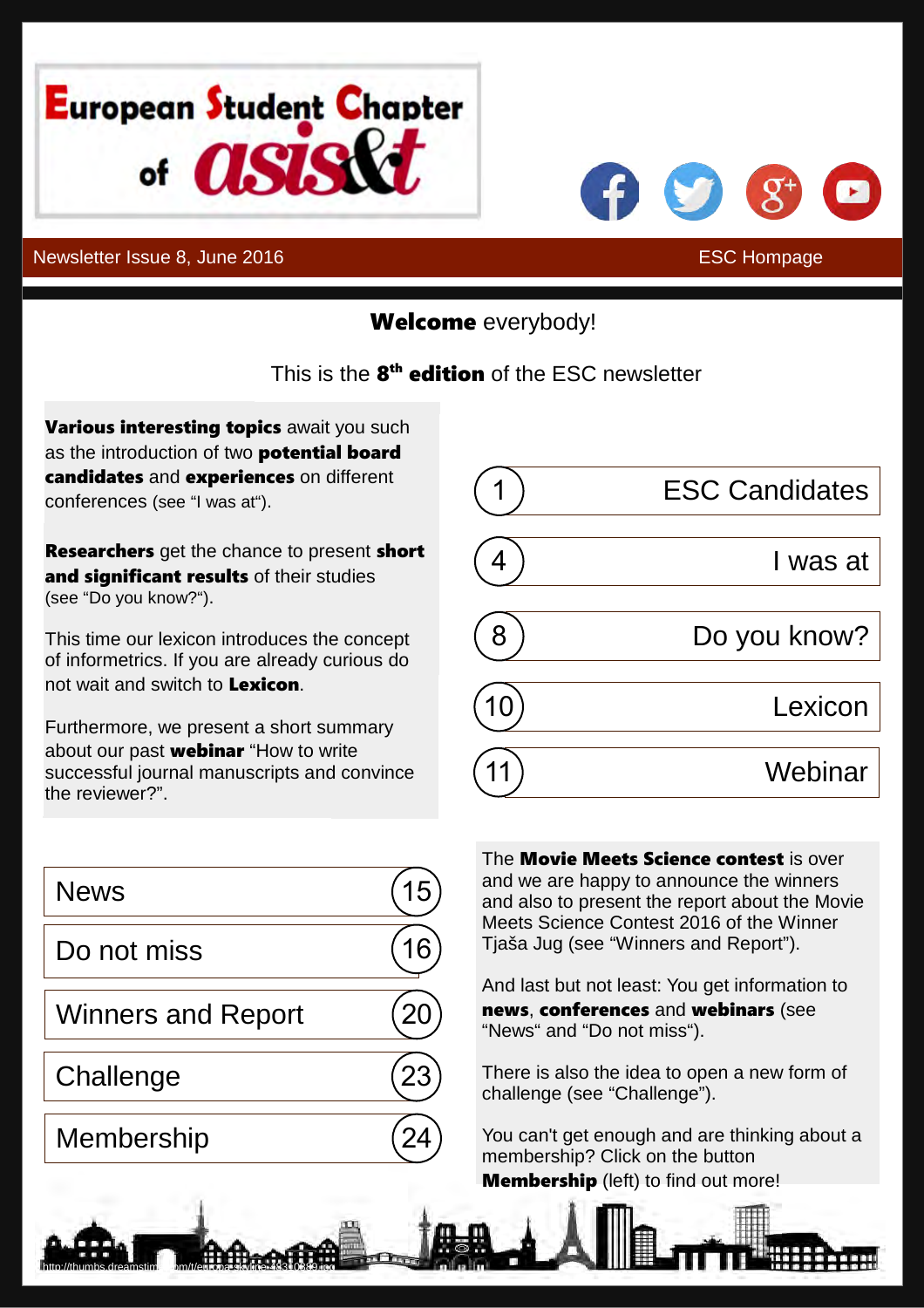## <span id="page-1-0"></span>ESC Candidates

## Newsletter Issue 8, June 2016 **[Back to the main page](#page-0-0)**

1

The European Student Chapter Board is growing...



Christine Meschede [christine.meschede@hhu.de](mailto:Christine.Meschede@hhu.de)



Agnes Mainka [agnes.mainka@hhu.de](mailto:Agnes.Mainka@hhu.de)



Sarah Hartmann [s.hartmann@hhu.de](mailto:S.Hartmann@hhu.de)



Diane H. Sonnenwald<br>diane sonnenwald@gmail.com [maria.henkel@hhu.de](mailto:Maria.Henkel@hhu.de) [diane.sonnenwald@gmail.com](mailto:Diane.Sonnenwald@gmail.com)



Aylin Ilhan [aylin.ilhan@hhu.de](mailto:Aylin.Ilhan@hhu.de)



Maria Henkel

### Our two new important ESC supporters and potential board candidates:



Isabelle Dorsch [isabelle.dorsch@hhu.de](mailto:Isabelle.Dorsch@hhu.de)



Yosef Solomon [ysolomon.adv@gmail.com](mailto:Ysolomon.adv@gmail.com)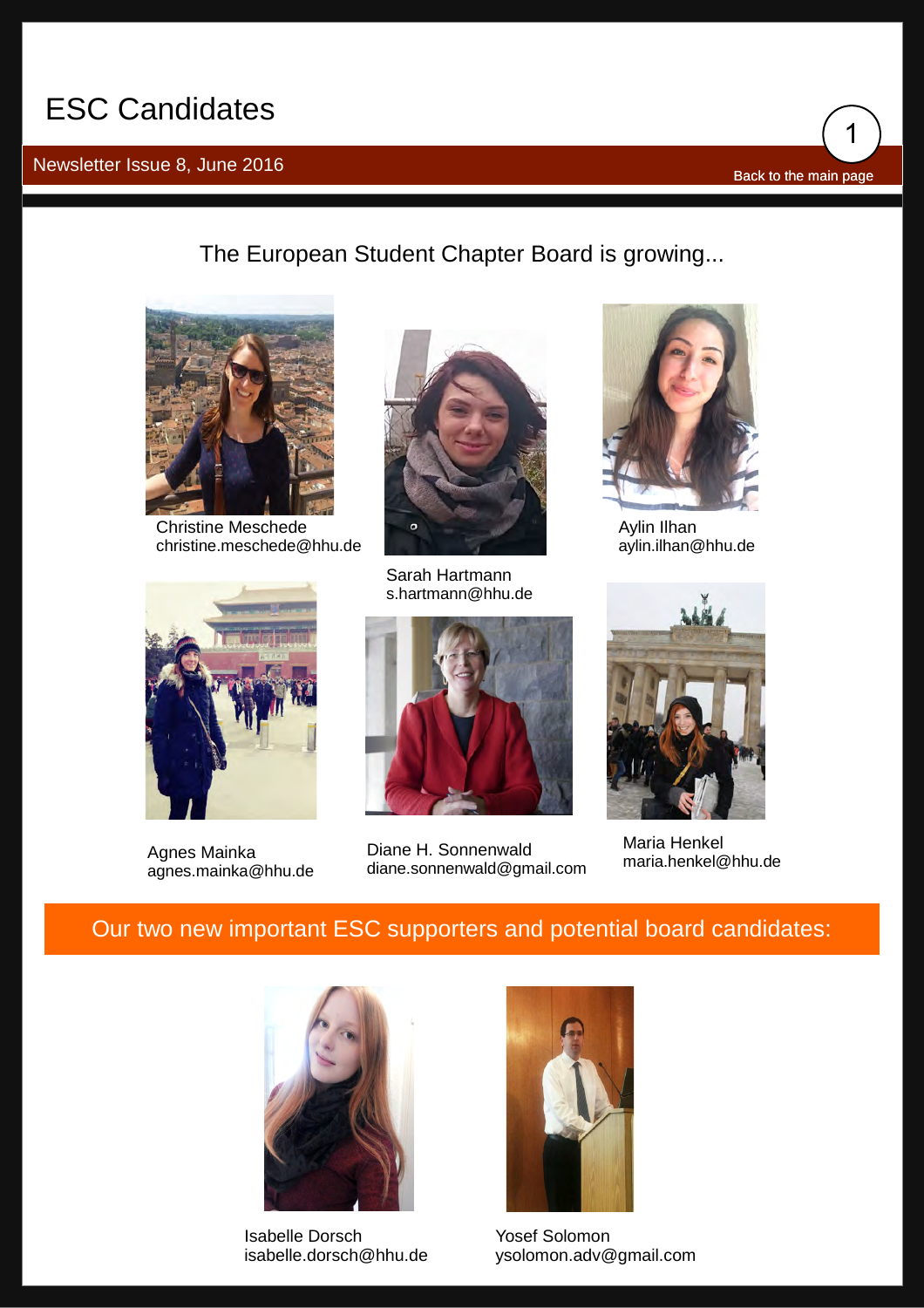## ESC Candidates

Newsletter Issue 8, June 2016



### Isabelle Dorsch

Hi, my name is Isabelle Dorsch and I am studying Information Science and Language Technology in Düsseldorf, Germany. Currently I am working on my master thesis in the field of social media regarding to the photo and video social networking service (SNS) Instagram. Besides, I am a staff member of the Dept. of Information Science at Heinrich Heine University in Düsseldorf since October 2014. There I teach our students within practice oriented seminars in information retrieval and knowledge representation. Furthermore, I do research on informetrics (with focus on scientometrics, altmetrics) and social media, including the information behavior of Facebook users. For the future I aspire to do my PhD thesis in the field of informetrics here in Düsseldorf. Recently, I support the ASIS&T European Student Chapter. Prospectively I would like to entirely join the Chapter.



Isabelle Dorsch [isabelle.dorsch@hhu.de](mailto:Isabelle.Dorsch@hhu.de)



Yosef Solomon [ysolomon.adv@gmail.com](mailto:Ysolomon.adv@gmail.com)

### Yosef Solomon (1/2)

I am a licensed lawyer (Israel), and PhD candidate in the Information Science department (iSchools member) at Bar-Ilan University, Israel.

My research explores the ways in which information is connected with law and other disciplines pertinent to an understanding of culture and society, and my main areas of research are human information behavior, legal information, serendipity and information discovery, new media and society, and information policy.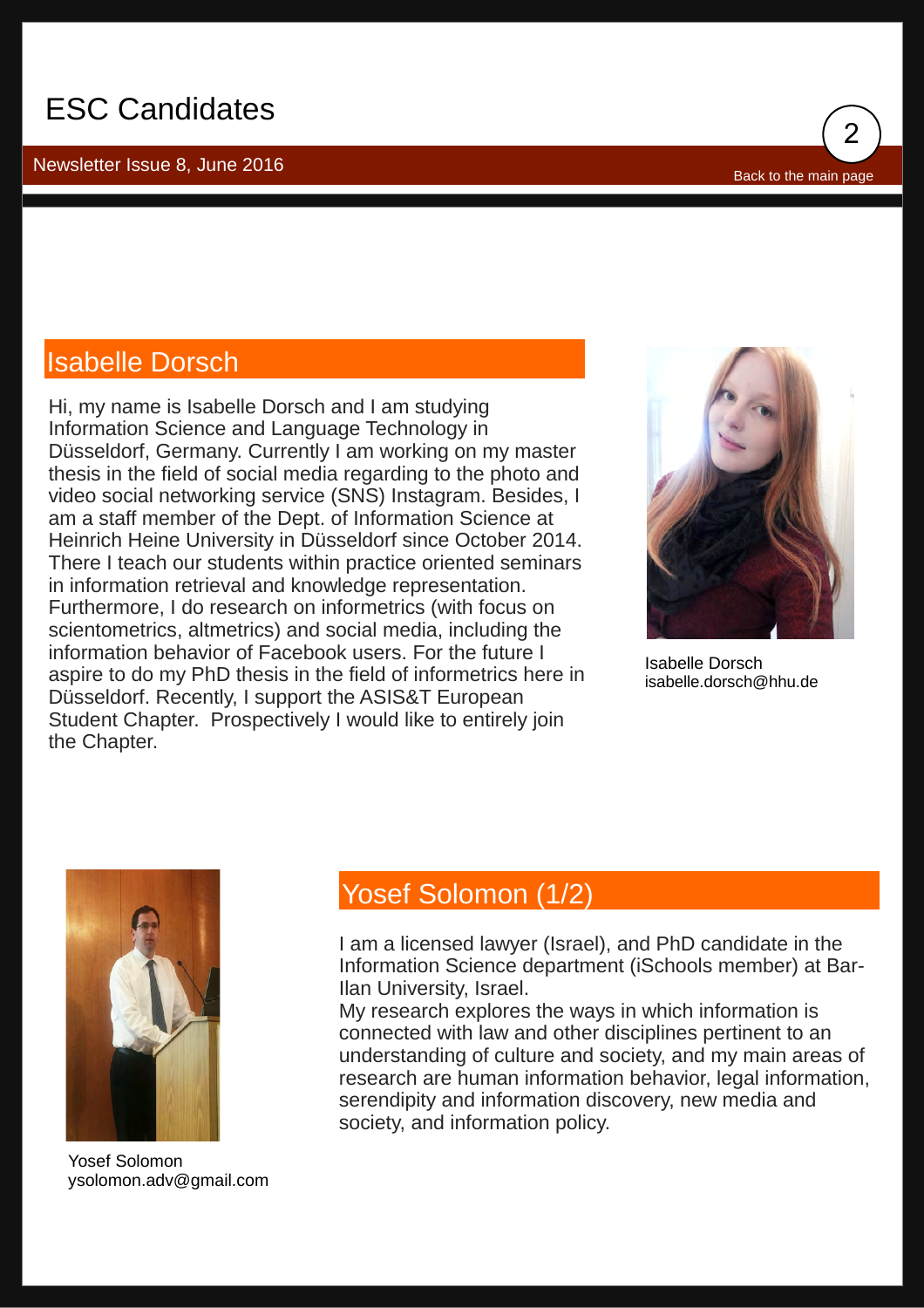## ESC Candidates

### Newsletter Issue 8, June 2016

## Yosef Solomon (2/2)



Yosef Solomon [ysolomon.adv@gmail.com](mailto:Ysolomon.adv@gmail.com)

Since joining ASIS&T, I am a member of the European chapters (EC, ESC).

3

[Back to the main page](#page-0-0)

In March 2016, I participated in European Student Chapter's 'Movie Meets Science' contest and my contribution won the prestigious second place!

It was a very interesting educational experience that I suggest all to participate in next year. Since April 2016, I proudly act as the European Students Chapter's representative for Israel.

For me, being an ASIS&T member, and a member of the European chapters in particular, involves a notable exposure to the latest progress in a vast range of information science and technology related topics, and provides many great occasions for deliberate information sharing (like through ESC's latest interesting and useful webinar), as well as broad options for professional communication and meaningful opportunities to exchange and connect on ideas!

I find the European Students Chapter to be a welcoming space to network, co-operate, discuss and share professional ideas – online and offline, among many European young scholars and practitioners. The diversity of countries, languages, cultures and viewpoints of ESC's members is an exciting ground for interesting collaborations that I would like to pursue.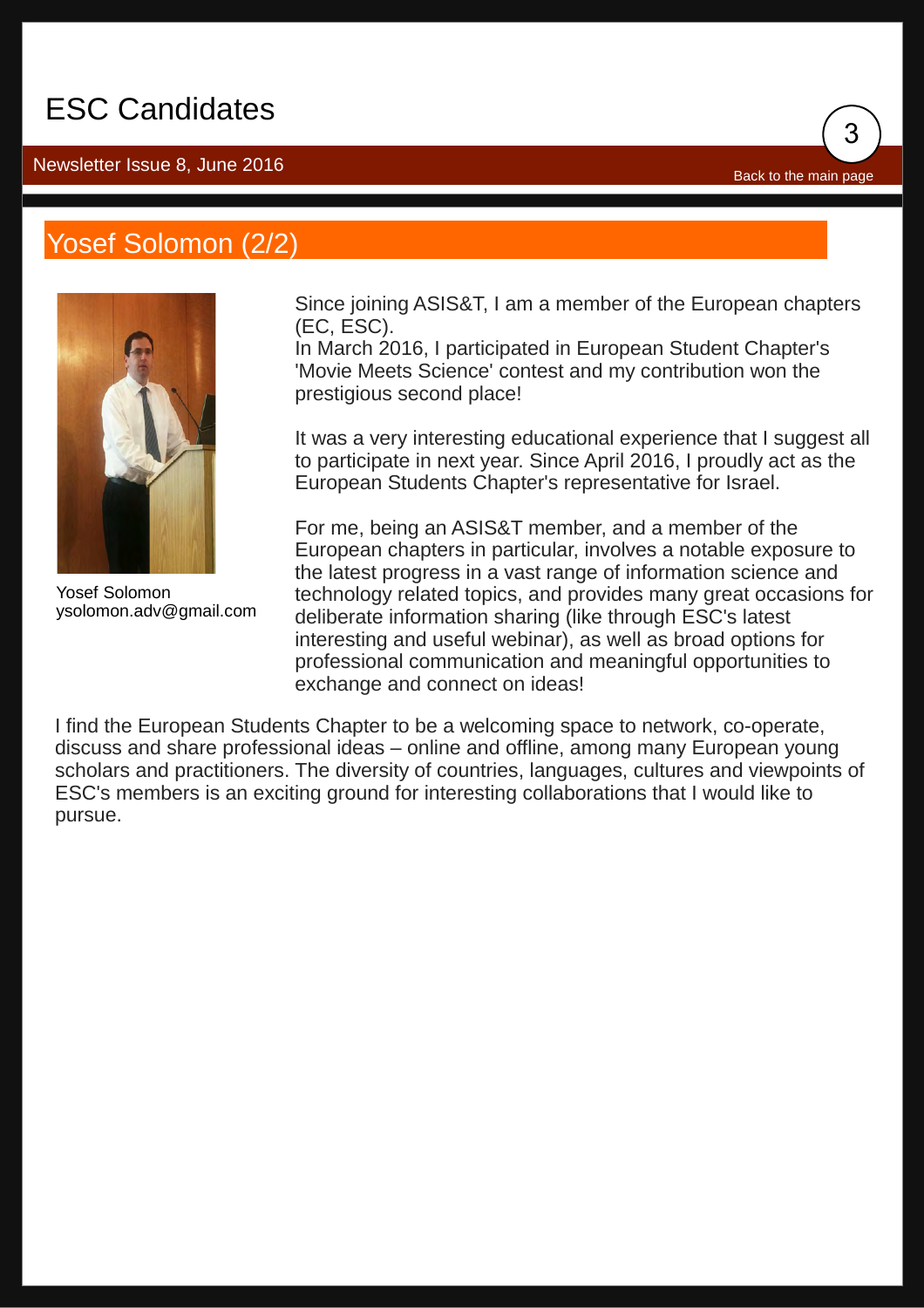

## <span id="page-4-0"></span>The Hawaii International Conference on System Sciences HICSS-49



Katia Baran, I am a master student and research assistant at the department of Information Science at the Heinrich Heine University in Düsseldorf, Germany.

#### MY RESEARCH INTERESTS ARE:

Social network services e.g. Facebook (see our anthology "Facets of Facebook: Use and Users"), social media use of different generational cohorts.

### I ATTENDED:

The 49<sup>th</sup> Hawaii International Conference on System Sciences HICSS-49 at Grand Hyatt Kauai, Hawaii on January 5-8, 2016.

#### MY PRESENTATION WAS ABOUT:

Inter-Generational Comparison of Social Media Use: Investigating the Online Behavior of Different Generational Cohorts.



### **I AM:** MY FAVORITE SESSION WAS:

Social Media and e-Business Transformation by Christy Cheung, Matthew K. O. Lee and Christian Wagner.

#### I REALLY LIKED:

The very nice and sunny conference place, the interesting talks and sessions. I also had a chance to have a walk through Kauai, a very beautiful island.

### MY RECOMMENDATION FOR OTHER STUDENTS ATTENDING THE SAME CONFERENCE IS:

Attend as many social events and conferences as possible! Meet new people and tell them about your research and experiences. Hawaii International Conferences take place on the wonderful islands, it is very beautiful there. Every Conference is a great opportunity to learn more about current research topics, research methods and to find new research ideas as well.

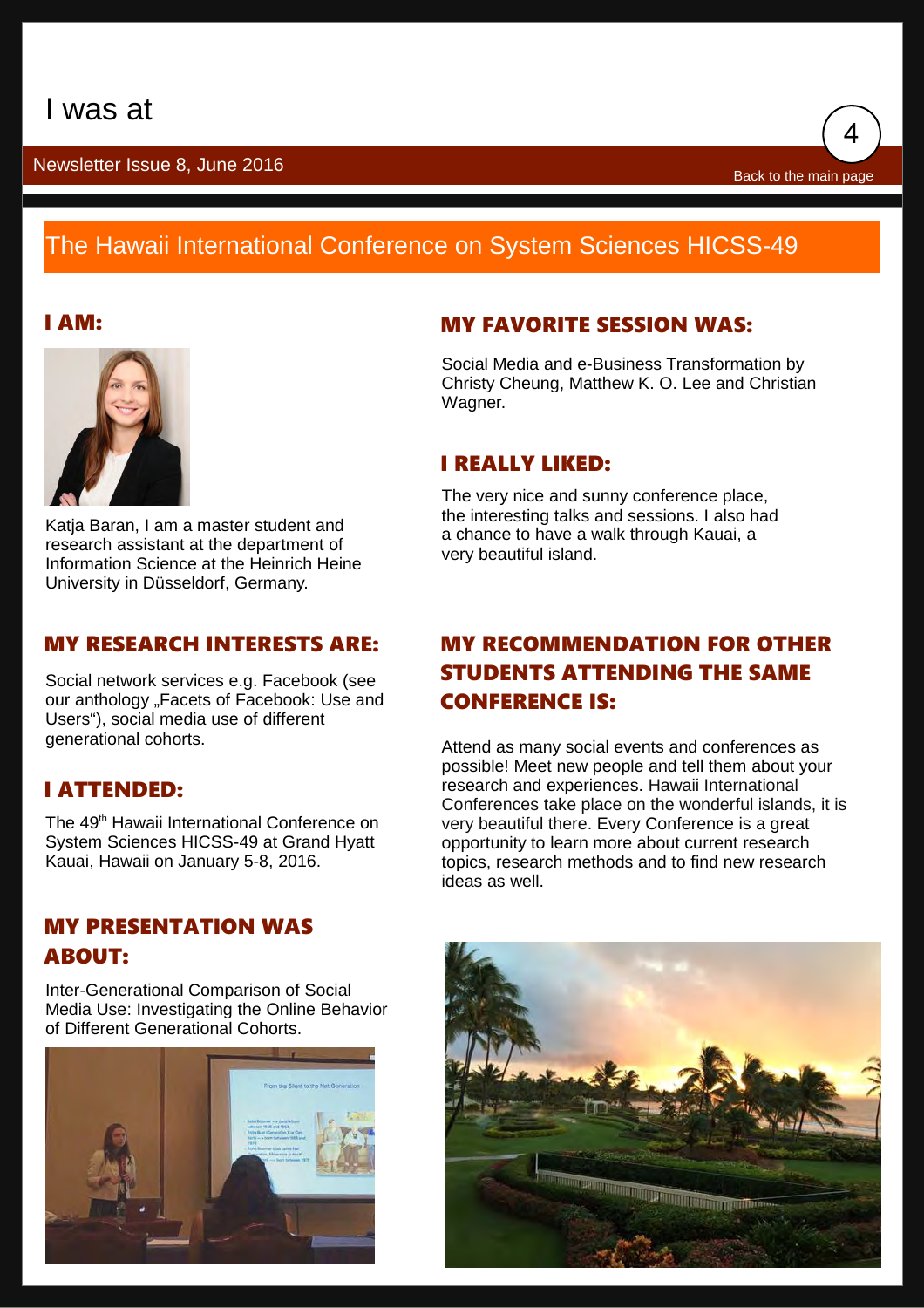

## The 8th International ACM Web Science Conference 2016

#### I AM:

Sarah Piller, I'm a master student and currently I work in the Web Science research group, Information Science, University of Düsseldorf, Germany.

#### I LEARNED:

Besides very interesting research outcomes and partly astonishing results of studies I learned a lot about interdisciplinary differences and overlaps between different disciplines that produce and work with hard data, soft or deep data. The world of research is a world of social communities and not of dry objectivity and facts.

### MY RESEARCH INTERESTS ARE:

Digital Anthropology, Computational Social Science and predictive analytics in E-Commerce.

### I ATTENDED AT:

The 8th International ACM Web Science Conference 2016 in Hannover, Germany.

### OUR CONTRIBUTION TO THE CONFERENCE WAS ABOUT:

The true monetary economic value of web keyword advertising campaigns. Our aim was to close the decisive conceptual gap between campaign properties, customer behavior and business outcome in online advertising activities.

### MY FAVORITE SESSION WAS:

The keynote of Ricardo Baeza-Yates who discussed the extensive role of algorithmic (and human) bias in the world of big data research and beyond. He pointed out that the objectivity of designed algorithmic technics is quite relative, since it is based on changeable human structures of thinking.

#### I REALLY LIKED:

The opportunity to talk face to face to popular professionals of research and business, like the digital anthropologist Daniel Miller (The Comfort of things) or the engineering manager of Facebook, Daniel Olmedilla. There was enough time and space to have really interesting discussions and to network in the pleasant atmosphere of the well-selected venue.

### MY RECOMMENDATION FOR STUDENTS ATTENDING THE SAME CONFERENCE IS:

Prepare yourself by having a brief research on the keynotes and the themes of the panels. Be self-confident and ask as many questions as you can. That is the best way for making connections and showing up one's personal engagement in the development of the young and exciting field of web science.

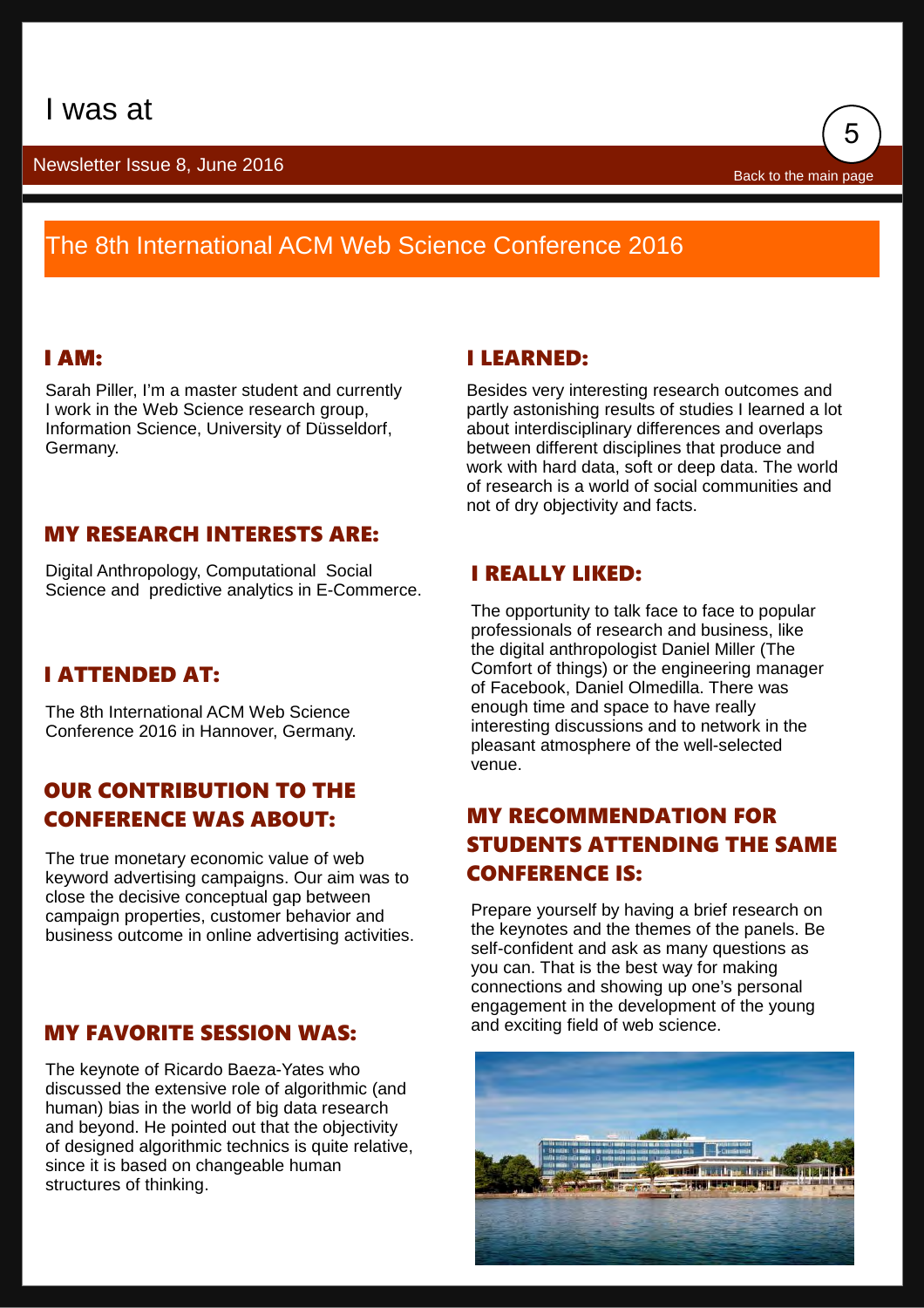

## 2016 Arts, Humanities, Social Sciences & Education

### I AM:

Kaja J. Fietkiewicz (right), PhD student and research assistant at the Department of Information Science, Heinrich-Heine-University in Düsseldorf, Germany.



### MY RESEARCH INTERESTS ARE:

Information Law, Social Media, Smart Cities, Crowdfunding.

### I ATTENDED:

2016 Hawaii University International Conferences: Arts, Humanities, Social Sciences & Education in Honolulu, Hawaii.

### MY PRESENTATION WAS ABOUT:

Inter- and intra-generational, gender-dependent differences in social media usage (Other times, other manners: How do different generations use social media?).

### MY FAVORITE SESSION WAS:

The one on social science and inter-disciplinary areas.

#### I LEARNED:

To always socialize, ask questions and take part in the discussions! One can learn a lot and one can help other researchers with their work. I also learned some Hawaiian.

#### I REALLY LIKED:

The open and warm atmosphere at the conference. All session attendees were very helpful and supporting about my research. We discussed how I could proceed and improve it in the future.

### MY RECOMMENDATION FOR OTHER STUDENTS ATTENDING THE SAME CONFERENCE IS:

Socializing! Use the coffee breaks and other social events to socialize and exchange with other researchers from various disciplines. It is a very enriching experience and you can find cooperation partners from all over the world.

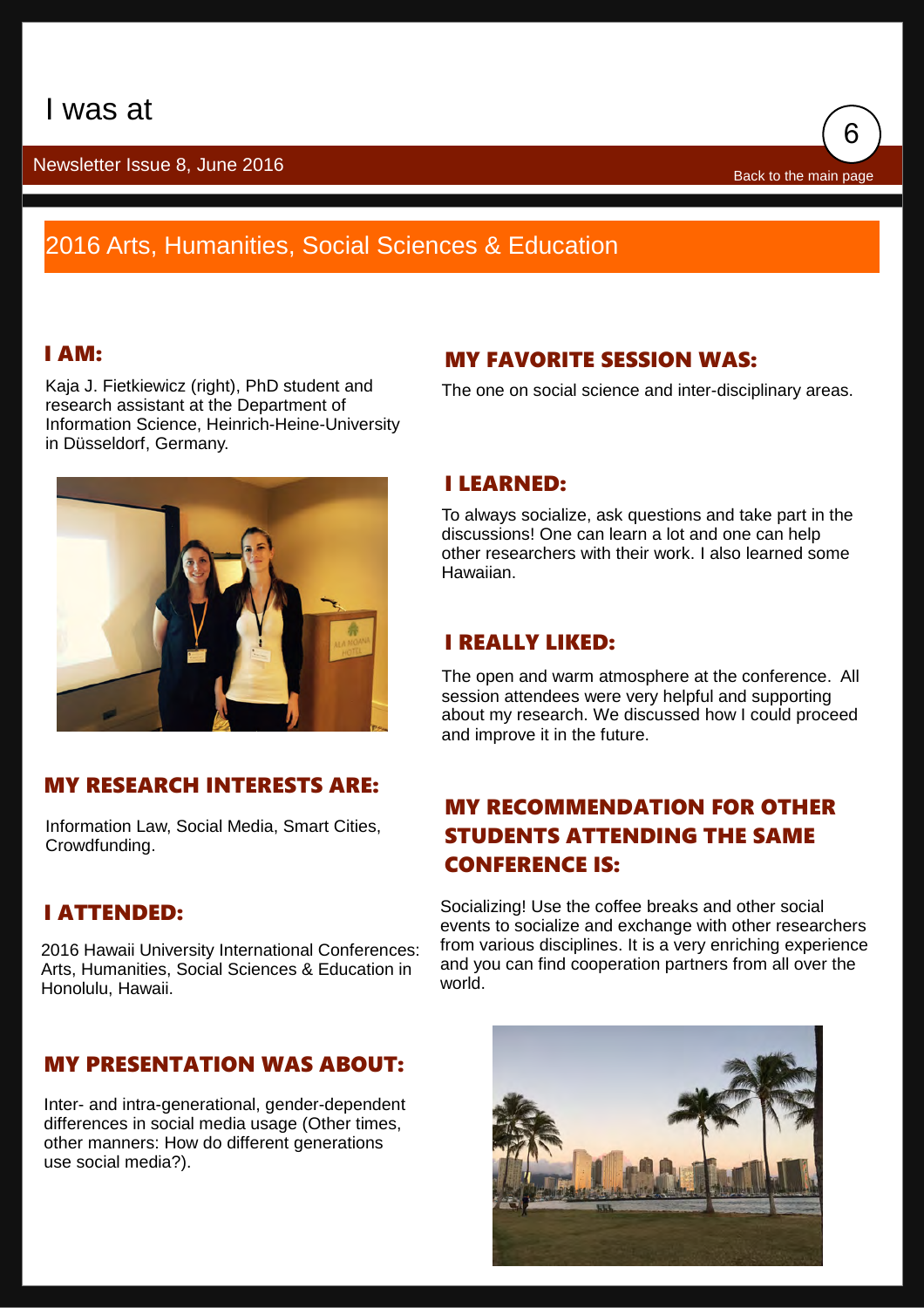

### 6<sup>th</sup> student workshop for Information Science Research 2015 (SwiF 2015)

I AM:



My name is Katrin Scheibe, I am a 20 year old 6 th semester bachelor student of Information Science and Language Technology at Heinrich Heine University, Germany.

### MY PRESENTATION WAS ABOUT:

An investigation about the social live streaming service YouNow. Along with the Information Service Evaluation (ISE) model by Schumann and Stock (2014) the four dimensions information system, information user, information acceptance and information environment were analyzed. To get the required data, a survey with YouNow users was conducted

### MY FAVORITE SESSION WAS:

About being unfriended and unfriending someone on Facebook. German title: "Somebody that I used to know": Entfreunden und Entfreundet-Werden auf Facebook.

### MY RESEARCH INTERESTS ARE:

Social Network Services, especially Social Live Streaming Services such as YouNow. But I am also looking forward to step into Informational Urbanism/Architecture.

### I ATTENDED:

The workshop took place at November, 20<sup>th</sup> and November, 21st, 2015 in Hamburg, Germany. I attended at both days.



### I LEARNED:

I got some good and helpful feedback on my research theme and I have learned a lot about the different aspects of information science in librarys.

### I REALLY LIKED:

It was only a small group of students; everyone was allowed to ask questions and to give feedback. The workshop was at a beautiful university in Hamburg, it was nice to meet so many different people from the same subject.

### MY RECOMMENDATION FOR OTHER STUDENTS ATTENDING THE SAME CONFERENCE IS:

The workshop is a good opportunity to get a view on other research subjects but also to get recommendations on your own research subject.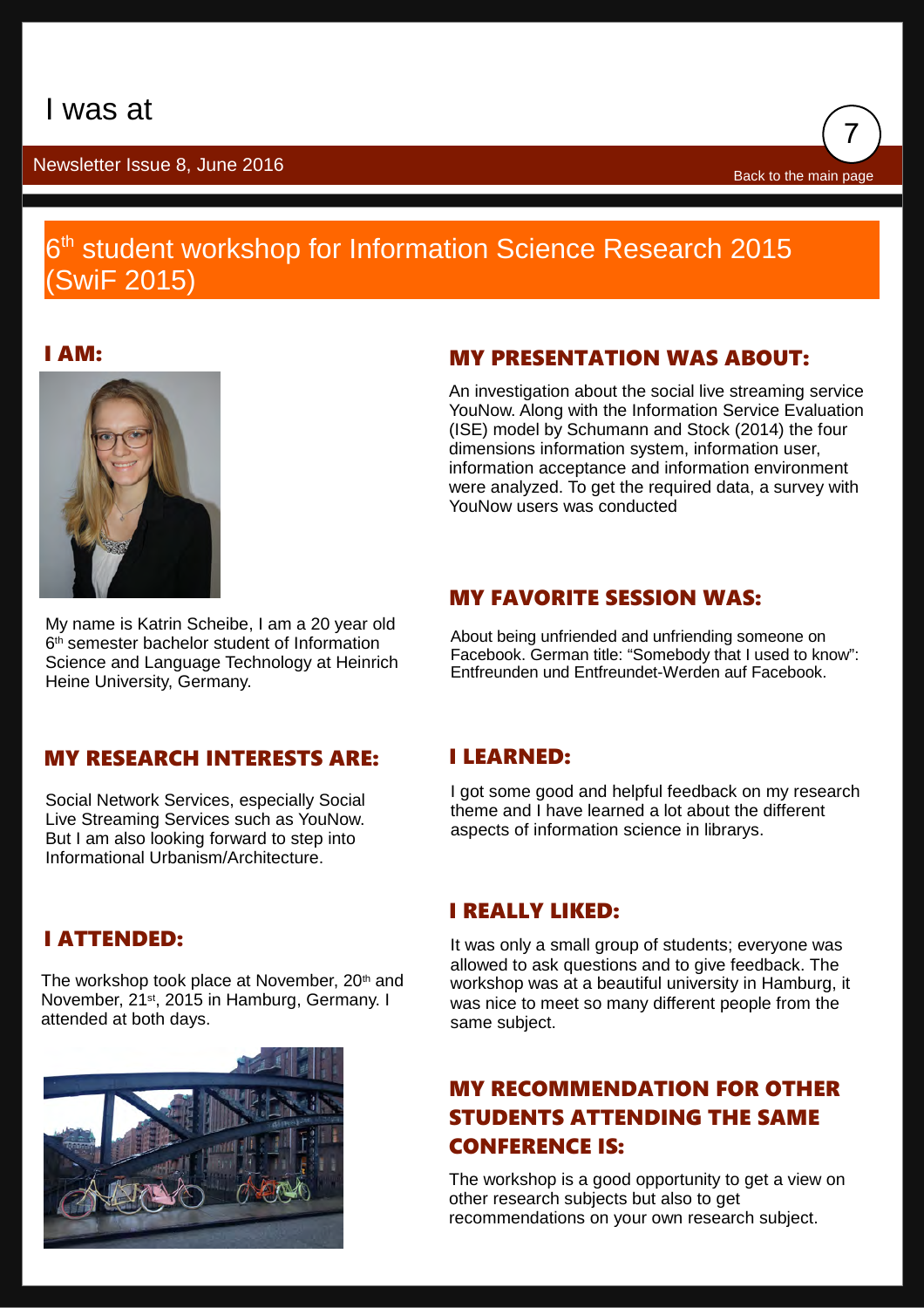## <span id="page-8-0"></span>Do you know?

#### Newsletter Issue 8, June 2016

[Back to the main page](#page-0-0)

8



Scheibe, K., Fietkiewicz, K. K., & Stock, W. G. (2016). Information Behavior on Social Live Streaming Services. *Journal of Information Science Theory and Practice, 4*(2), 6–20.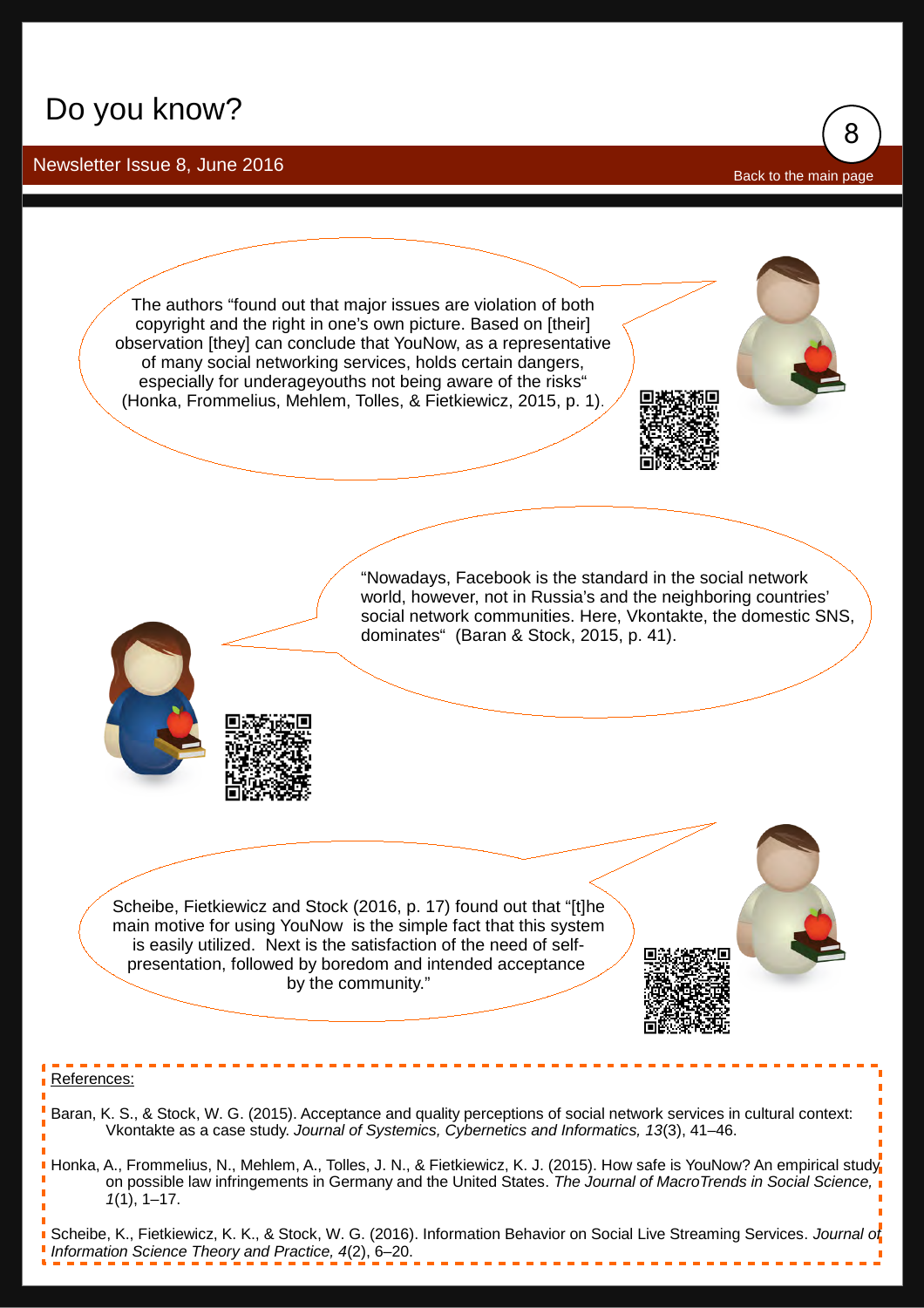

Theory Development in the Information Sciences Edited by Diane H. Sonnenwald

Diane H. Sonnenwald and the contributors to this book share reflections on the theory development process.

These reflections are not meant to revolve around data collection and analysis; rather, they focus on the struggles, challenges, successes, and excitement of developing theories.

The particular theories that the contributors explore in their chapters range widely, from theories of literacy and reading to theories of design and digital search.

The ultimate goal of the book is to "encourage, inspire, and assist individuals striving to develop and/or teach theory development."

For more information, see:

<http://www.combinedacademic.co.uk/theory-development-in-the-information-sciences>



Source: <http://www.combinedacademic.co.uk/theory-development-in-the-information-sciences>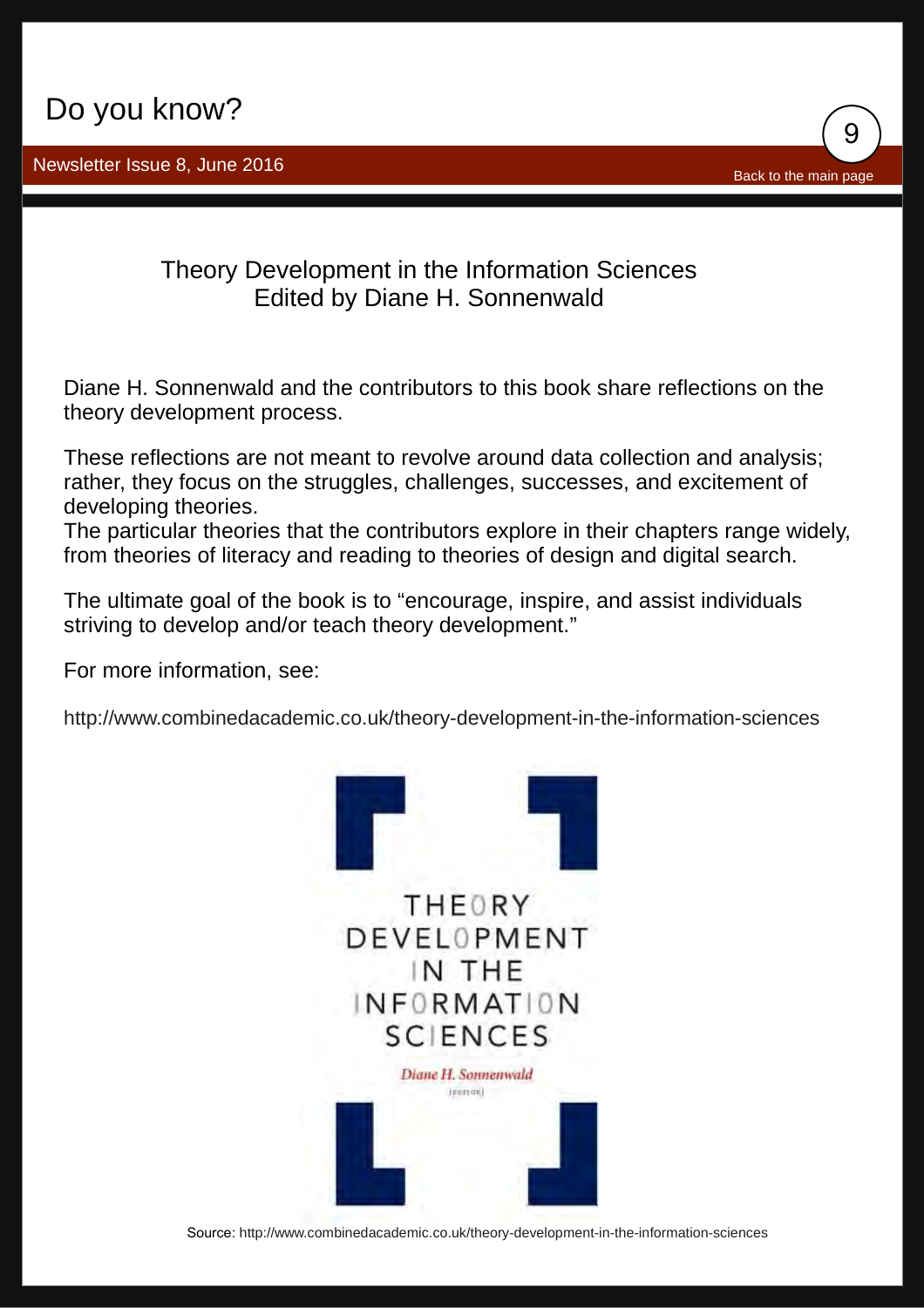## <span id="page-10-0"></span>Lexicon

Newsletter Issue 8, June 2016

[Back to the main page](#page-0-0)

10

Informetrics represents a large field:

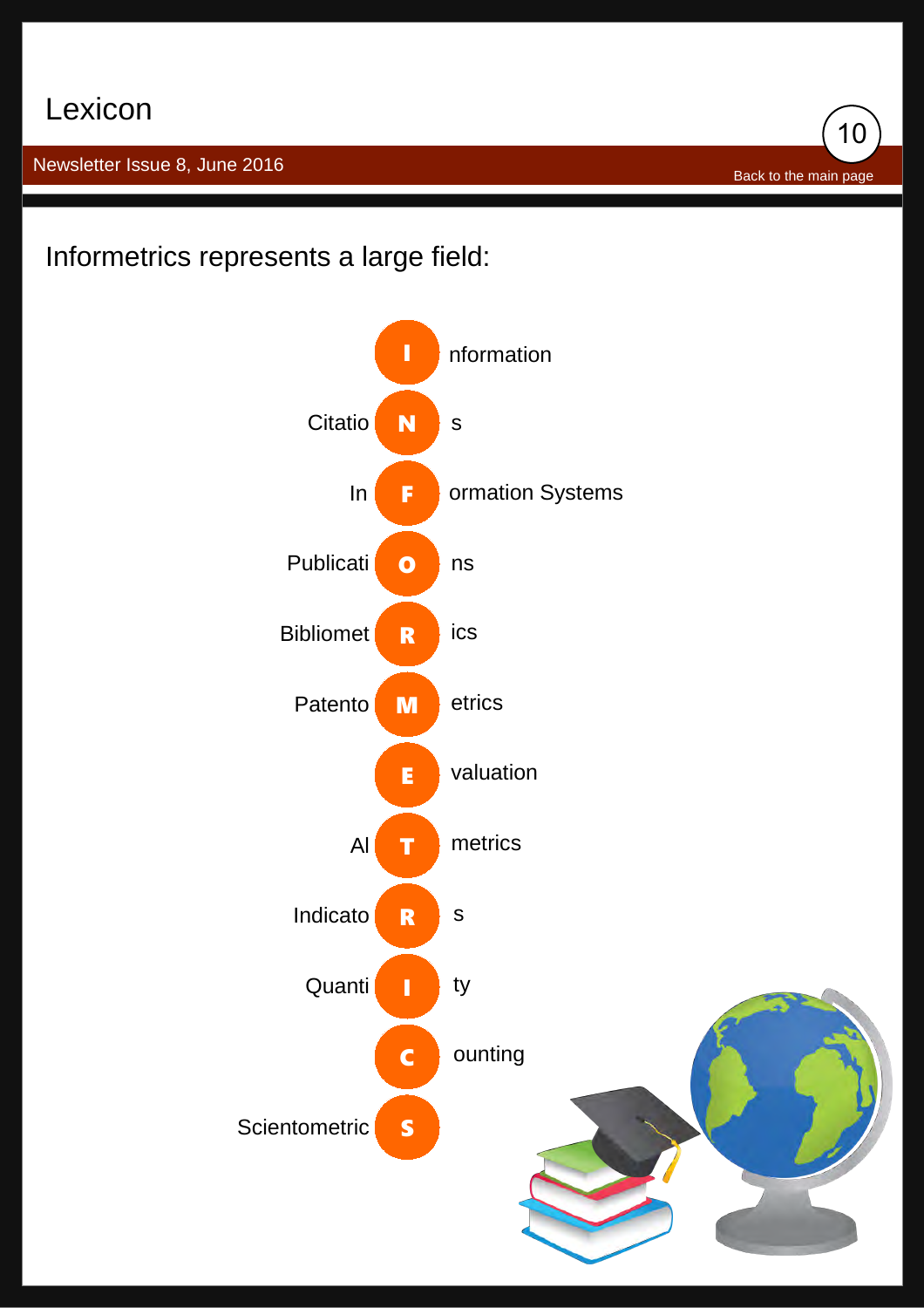<span id="page-11-0"></span>How to write successful journal manuscripts and convince the reviewer? (SUM UP) 11

Newsletter Issue 8, June 2016

[Back to the main page](#page-0-0)

## What was it about?

Experienced reviewers and editors from information science and related fields answered the audience questions and gave them advice on how to improve their journal submissions and increase their manuscripts' chances to be published.

If you missed the webinar, you can watch the recording here: [http://bit.ly/ESC\\_webinar](http://bit.ly/ESC_webinar)

## **Speakers:**

### Prof. Dr. Isabella Peters

Isabella Peters is a Professor of Web Science at the ZBW (German National Library of Economics) Leibniz Information Centre for Economics and Kiel University, Germany.

### Prof. Dr. Loet Leydesdorff:

He is a Professor in the Dynamics of Scientific Communication and Technological Innovation at the Amsterdam School of Communications Research (ASCoR) of the University of Amsterdam, Netherlands.

### Prof. Dr. Dirk Lewandowski:

He is a Professor of Information Research & Information Retrieval at Hamburg University of Applied Sciences, Germany.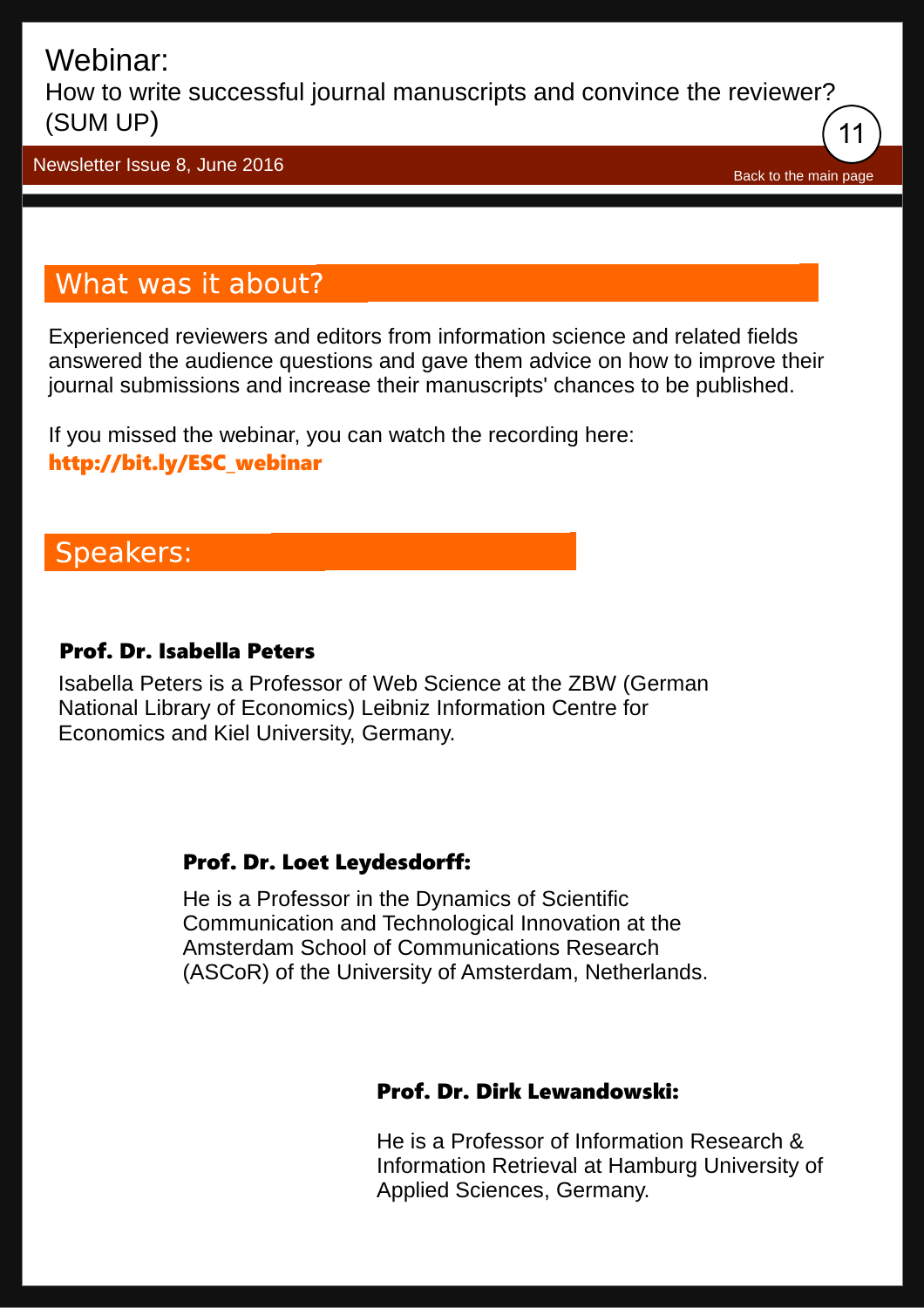How to write successful journal manuscripts and convince the reviewer? (SUM UP) 12

Newsletter Issue 8, June 2016

[Back to the main page](#page-0-0)

## Key advice for students by Prof. Isabella Peters:



- **Consult the reviewer quidelines**
- The structure is key: IMRAD or ILMRDC
- When you plan to respond to a call for papers, also consider the target group of a conference or journal
- Your contribution needs to be related to the topic of a call
- Contribute your article to get feedback by reviewers even you want to be successful in publishing your paper
- Three options choosing a title for your paper:
	- State the main finding
	- **Describe the subject**
	- Ask a question you are going to answer
- Increase the findability of your paper through social media channels and think about open access

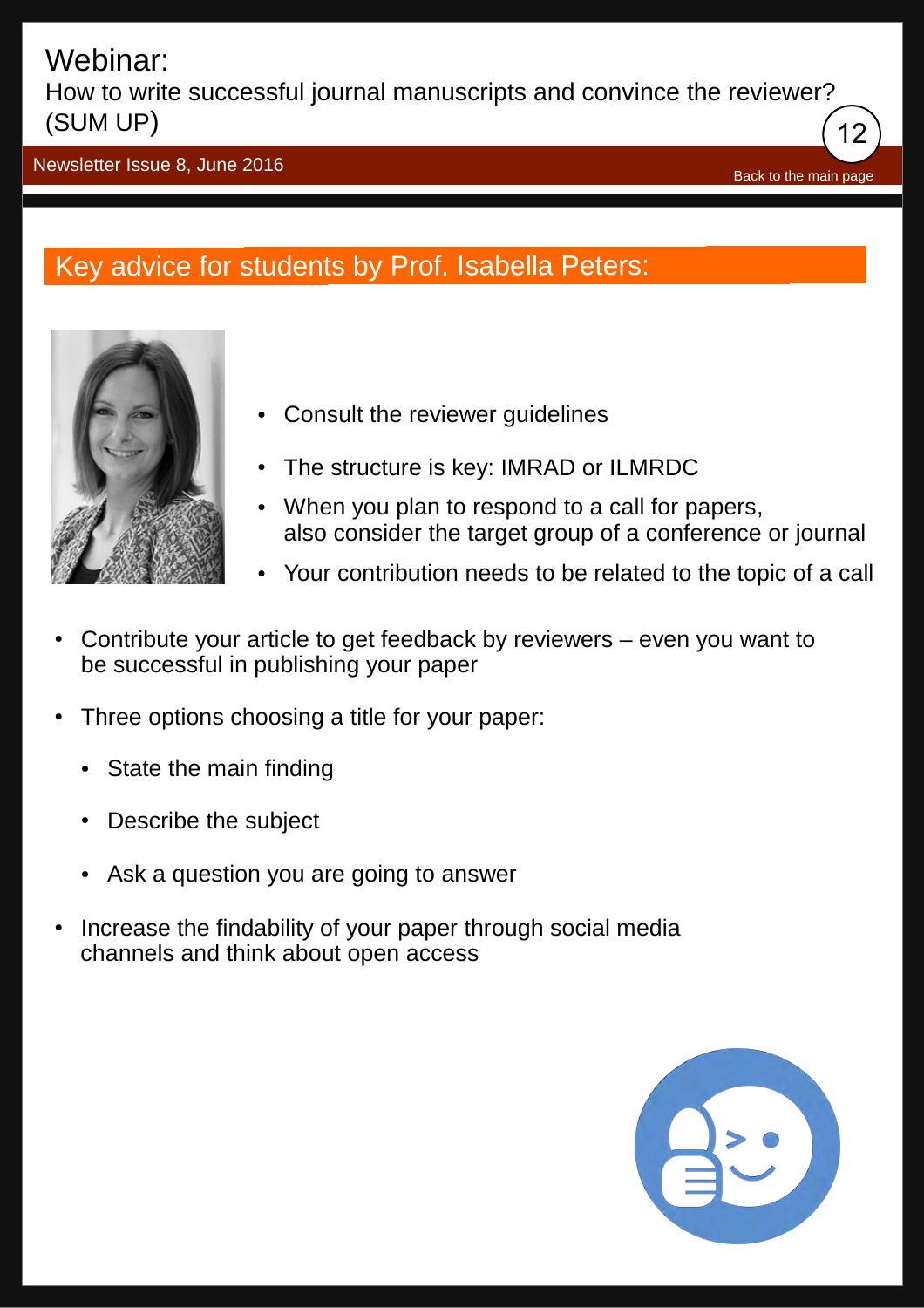How to write successful journal manuscripts and convince the reviewer? (SUM UP) 13

Newsletter Issue 8, June 2016

## Key advice for students by Prof. Dr. Loet Leydesdorff:



It is not you choosing the journal – the journal is choosing you

Source[:http://www.leydesdorff.net](http://www.leydesdorff.net/)

- Link your paper to current or past topics of a journal and make clear how you can contribute to the discussion
- Send your paper to a journal and use the reviews to improve your paper
- Journal of other domains may reject you because you are not a specialist of a specific domain
- Do not use the past tense. You are not reporting you are making an argument



[Back to the main page](#page-0-0)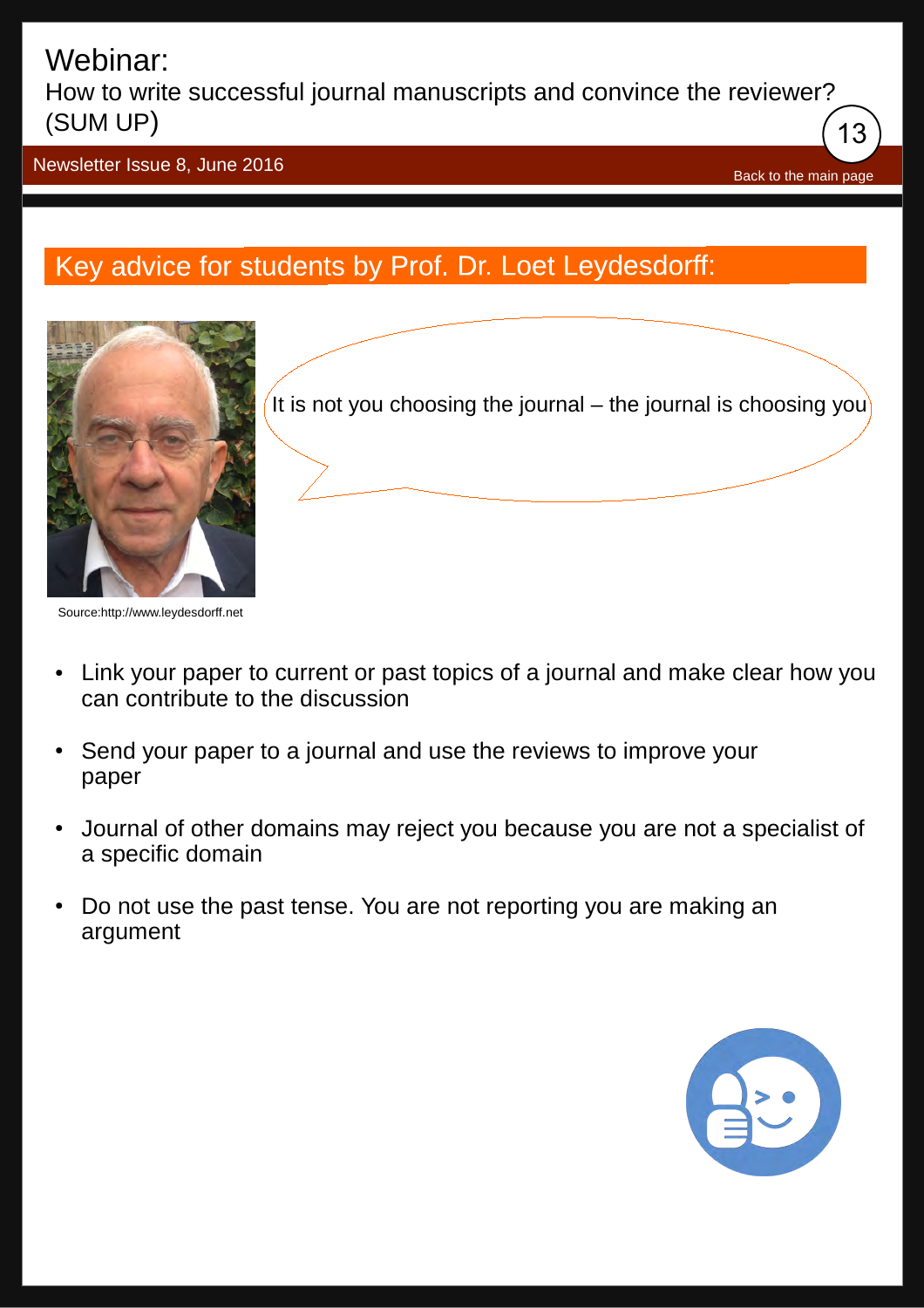How to write successful journal manuscripts and convince the reviewer? (SUM UP) 14

Newsletter Issue 8, June 2016

## Key advice for students by Prof. Dr. Dirk Lewandowski:





[Back to the main page](#page-0-0)

- Avoid honorary co-authorships
- Don't argue with the reviewer
- Appreciate the valuable feedback
- Don't fulfil reviewers' request if you are not convinced
- Thank the reviewer for the time they put into it
- Green open access you are often allowed to upload a preprint version of your paper
- In double-blind peer review, nobody knows you're a student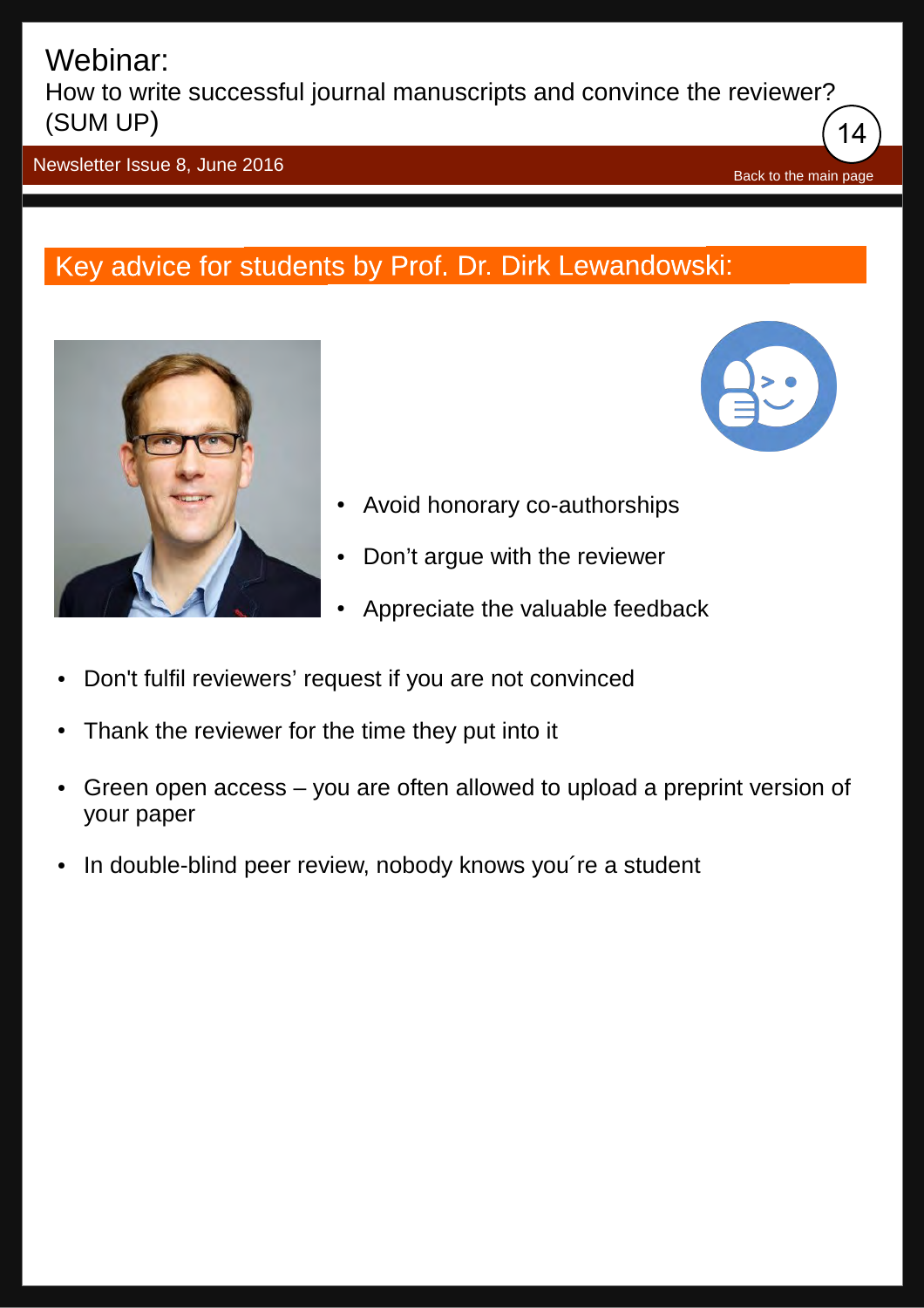## <span id="page-15-0"></span>News

### Newsletter Issue 8, June 2016



**Congratulations** Professor Dr. Isabella Peters

Isabella Peters is professor of Web Science at ZBW (Leibniz Information Centre for Economics).

15

[Back to the main page](#page-0-0)

Her focus of work are:



She passed her study in German Linguistics, German Literature, and Information Science (2002- 2007) and graduated at the Heinrich Heine University Düsseldorf in Germany.

Furthermore, she received the award of the "Verein zur Förderung der Informationswissenschaft e.V." for her PhD thesis:

#### "Folksonomies in Knowledge Representation and Information Retrieval" (2009)

Isabella Peters is a reviewer for national and international journals and conferences (for instance PloS One, Journal of the American Society for Information Science and Technology) and also active in the Association for Information Science and Technology (in particular European Chapter (Chair) and SIGMetrics (Immediate Past Chair)).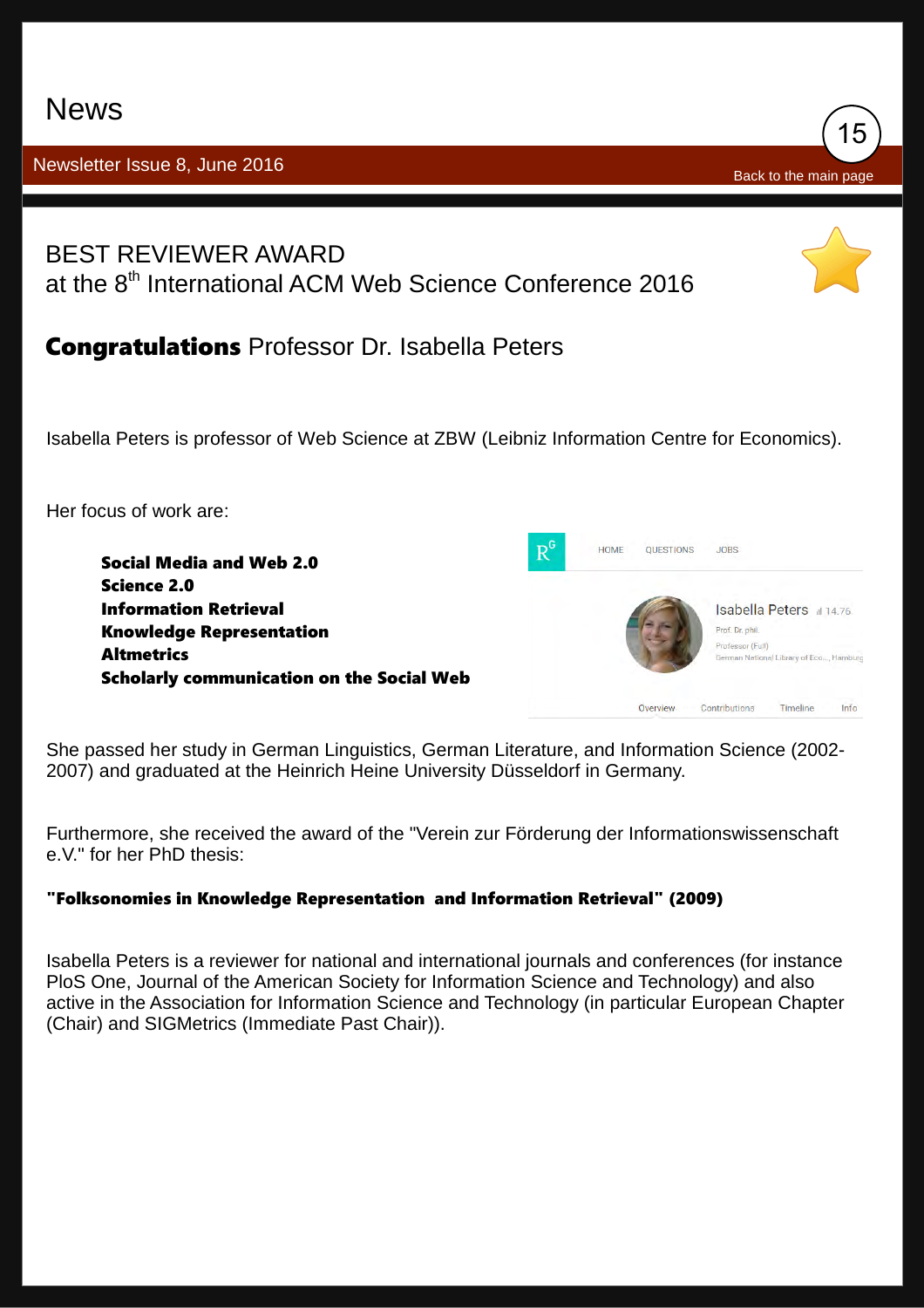<span id="page-16-0"></span>Newsletter Issue 8, June 2016



### [Doctoral Colloquium at the 2016 Annual Meeting of ASIS&T](http://bit.ly/ESC_Announcement_DoctoralColloquium) October 18, 2016 (Copenhagen, Denmark)

This event, replacing the previous ASIST doctoral colloquium, is intended for those of you in the later stages of your dissertation research; this means that you are, for example, post-proposal, or have a completed research design, or have begun data collection. The purpose of this doctoral colloquium is to provide a forum in which you can discuss and receive feedback on your research and career plans from senior scholars in our field.

Participation in the Colloquium is included in the conference registration free.

All proposals submitted\* to the Doctoral Colloquium will undergo a thorough reviewing process with a view to providing detailed and constructive feedback.

The Doctoral Colloquium program committee will select the best submissions for participation. The student winners of the ASIS&T Thomson Reuters Doctoral Dissertation Proposal Scholarship and ProQuest Doctoral Dissertation Award will be invited to the Colloquium without a submission. We expect to accept a total of 15 participants.



\*Submission Deadline: July 15, 2016

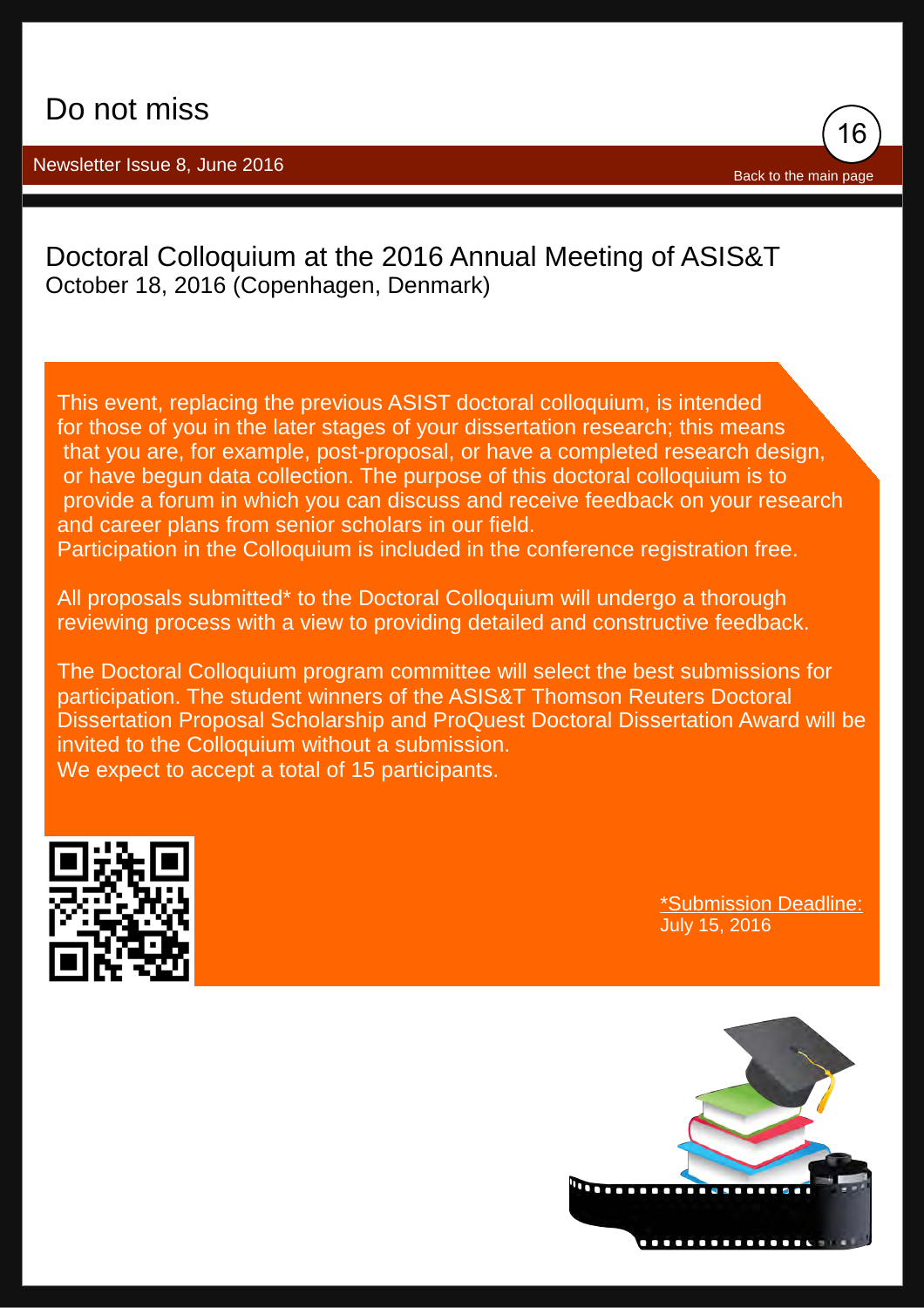### Newsletter Issue 8, June 2016

[15th International Symposium of Information Science \(isi\)](http://isi2017.ib.hu-berlin.de/) March 13-15, 2017 Berlin, Germany

The 15th International Symposium on Information Science (ISI 2017) will be held at Humboldt-Universität Berlin in March 2017. The organizers *invite submissions\** addressing the overall conference theme of "Everything changes, everything stays the same? - Understanding Information Spaces.\*"

#### Gerhard Lustig Award:

All institutions with study programmes relating to the information sciences (in the broader sense) are invited to submit master theses which have been finished (approved) in 2015 or 2016 for the Gerhard Lustig Award. (Deadline: Nov. 30, 2016)

#### \*Topics of submitted papers among others:

- Library Science
- Designing Information Spaces
- Analyzing Information Spaces
- Impact of Information Spaces on research and society
- Social Sciences

#### \*Submission Deadline:

Long and short paper: Nov. 1, 2016 Poster: Nov. 15, 2016 Panel: Nov. 1, 2016 Student session: Nov. 30, 2016 Doctoral research session: Nov. 30, 2016





17

[Back to the main page](#page-0-0)

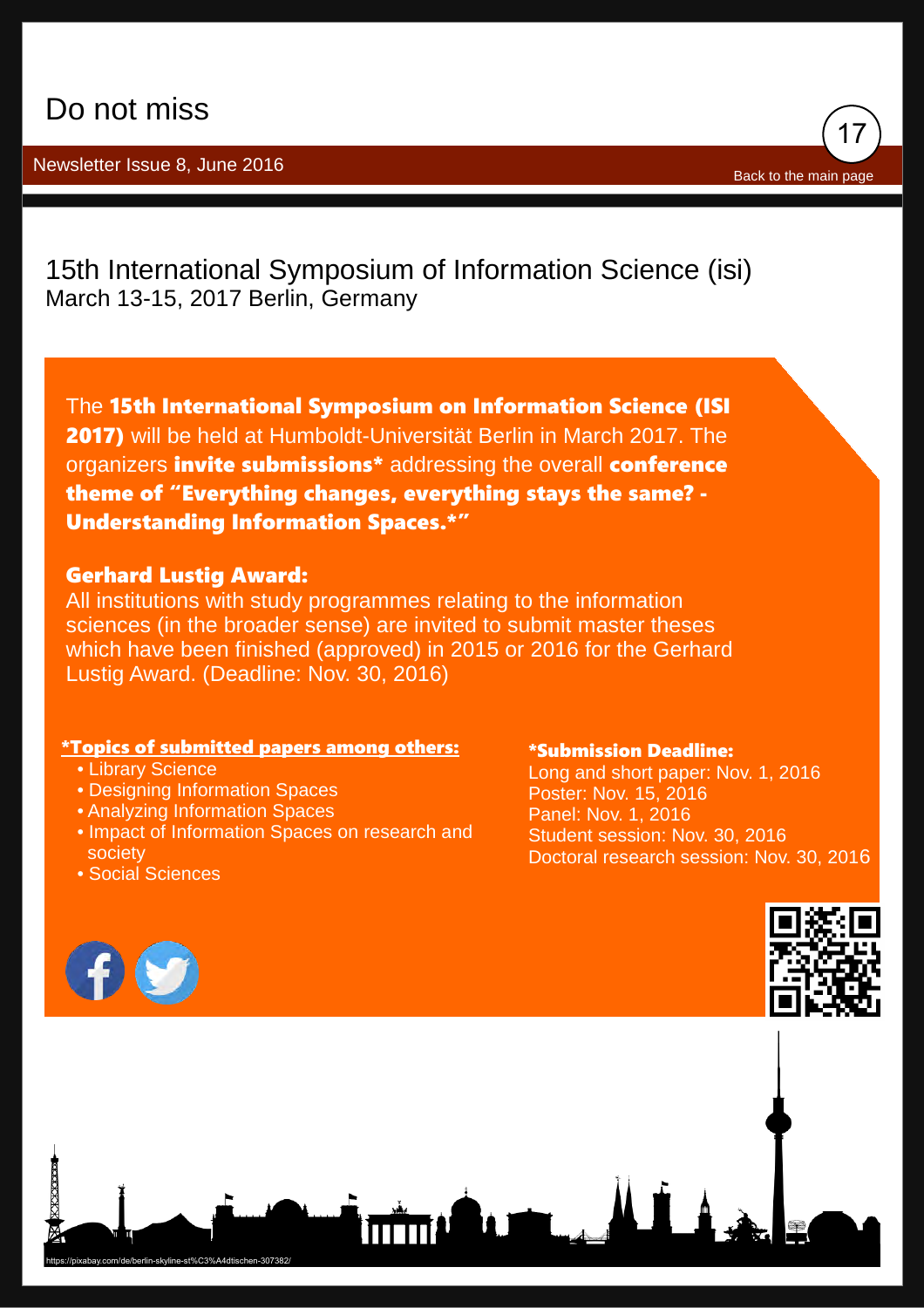Newsletter Issue 8, June 2016



[19th ICCCISE 2017](https://waset.org/conference/2017/01/zurich/ICCCISE) January 13 – 14, 2017 (Zurich, Switzerland)

The ICCCISE 2017: 19th International Conference on Computer, Communication and Information Sciences, and Engineering aims to bring together leading academic scientists, researchers and research scholars to exchange and share their experiences and research results on all aspects of Computer, Communication and Information Sciences, and Engineering.

High quality research contributions describing original and unpublished results of conceptual, constructive, empirical, experimental, or theoretical work in all areas of Computer, Communication and Information Sciences, and Engineering are cordially invited for presentation at the conference.

All submitted conference papers will be **blind peer reviewed** by three competent reviewers. The post conference proceedings will be abstracted and indexed in the International Science Index, and submitted to be indexed in the Google Scholar, Scopus and Thomson Reuters.

Submission Deadline: Abstracts/Full-Text Paper: July 13, 2016



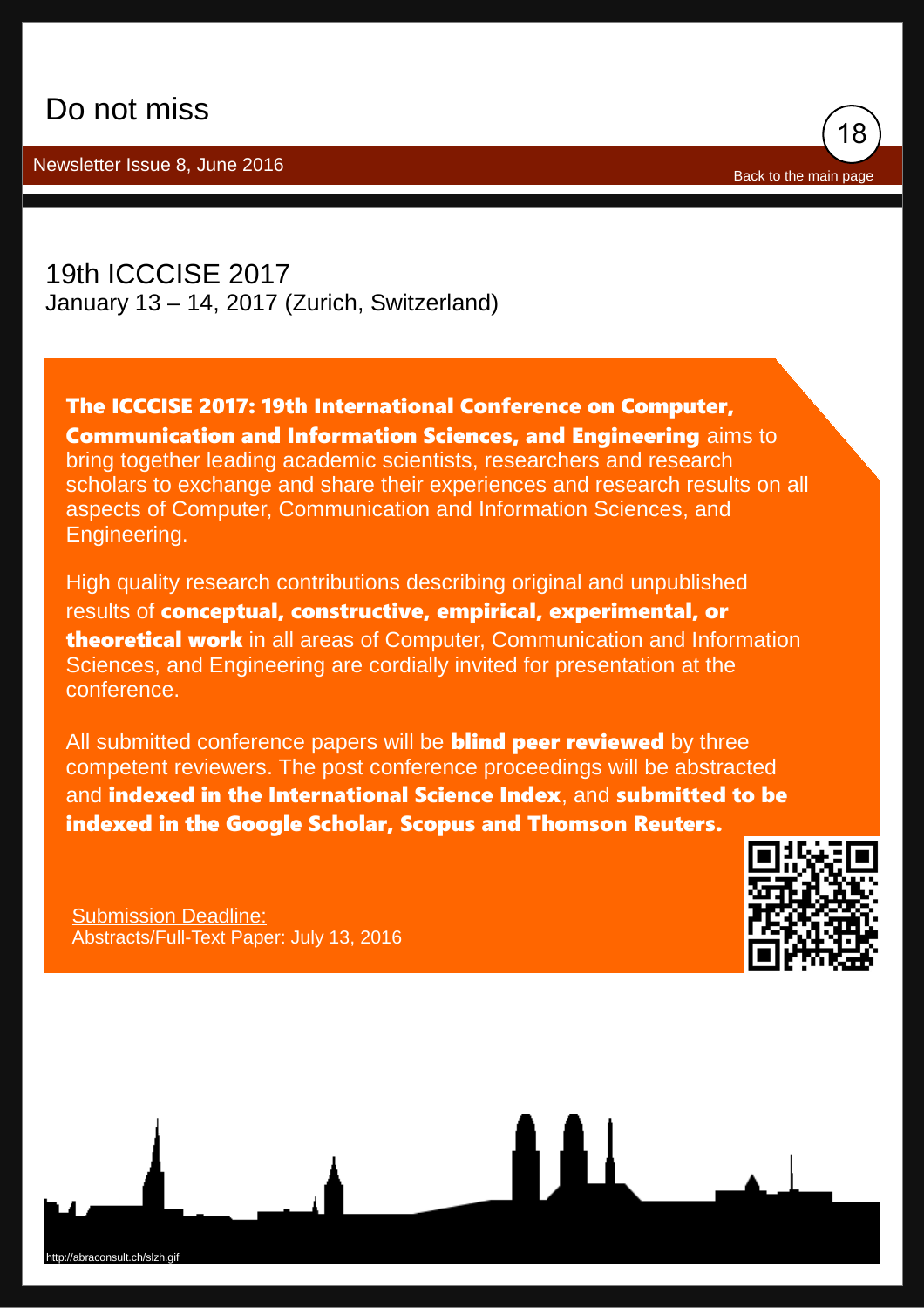Newsletter Issue 8, June 2016



[miniBARcamp \(October 15, 2016\)](http://bit.ly/miniBARcamp_ESC) 17:30 – 20:00h Copenhagen, Denmark

The **European Student Chapter** would like to offer an open space for interesting discussions the evening before the ASIS&T Annual Meeting in Copenhagen starts.

### Students and interested people get together to share research backgrounds/own interests and get in touch with persons with similar

interests. As a special option, we would like to invite students and colleagues from Copenhagen to participate in this miniBARcamp (October the 15th, 17:30 – 20:00 h) to bring together ASIS&T members and people from Copenhagen – even if they are not participating at the conference or not a member of ASIS&T. We would like to foster or enable opportunities for future collaboration and enhance the visibility of ASIS&T in Copenhagen.

Everybody who participates is invited to **bring own ideas** and **topics** to be discussed. This could be the own thesis or dissertation or the work within ASIS&T groups or anything else.

As it is a **miniBARcamp** we will provide snacks and drinks.



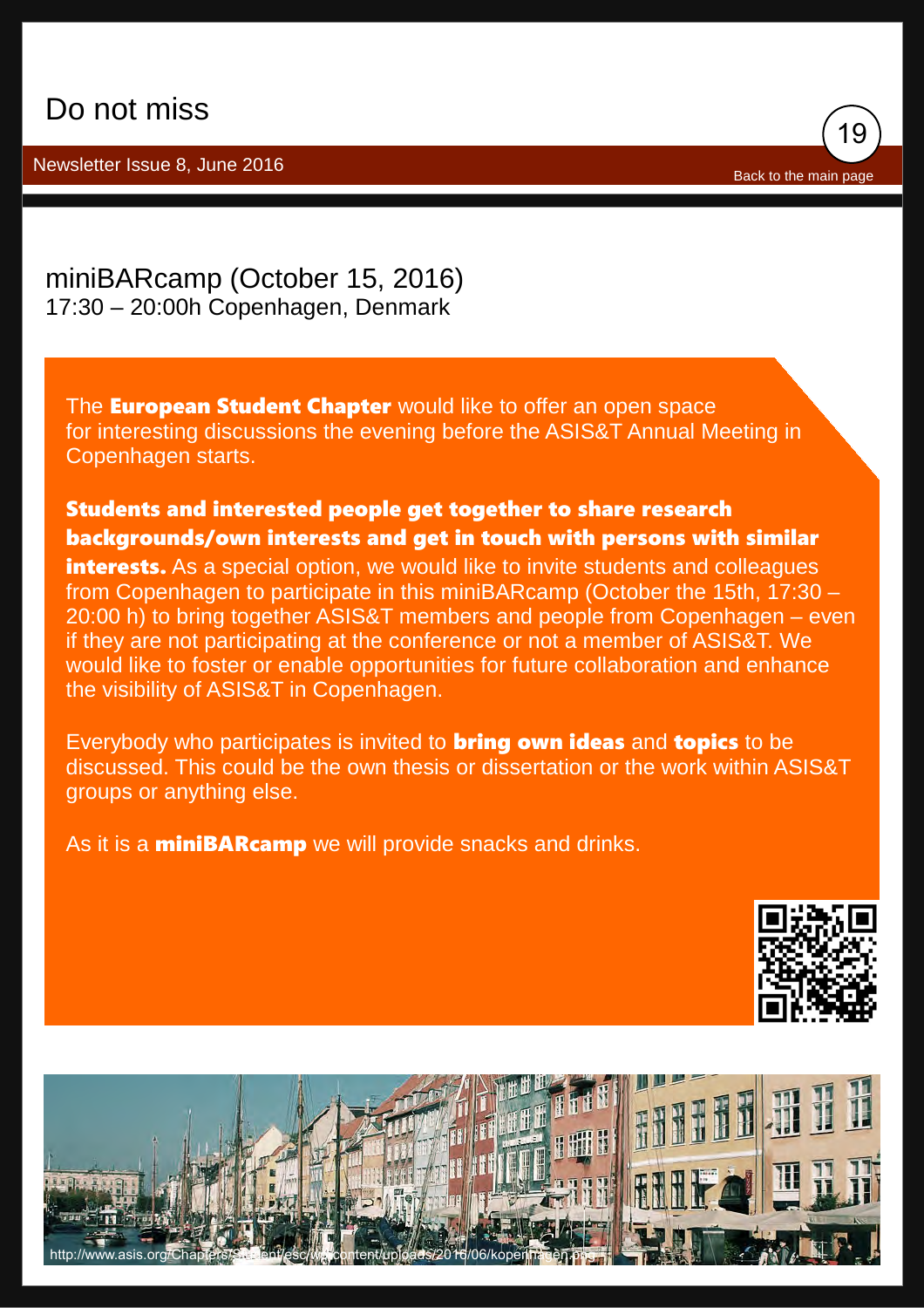## <span id="page-20-0"></span>Winner of Movie Meets Science 2016



We are happy to congratulate our two winners of the Movie Meets Science contest 2016:

**1 st**

#### Tjaša Jug

Book Metadata and Readers (2940 views, 542 likes) Link: [http://bit.ly/MovieMeetsScience\\_Videos](http://bit.ly/MovieMeetsScience_Videos)

**2 nd**

#### Yosef Solomon

Serendipity in Legal Information Seeking Behavior (2383 views and 242 likes) Link: [http://bit.ly/MovieMeetsScience\\_Videos](http://bit.ly/MovieMeetsScience_Videos)

The jury composed of the ESC board judged the videos based on the following criteria:

- Introduction of the topic
- Structure of the video, recurrent theme
- **Qualitative content**
- Quality of the media used
- Intonation and speech speed

We like to thank all contributors for their engagement.

You are very inspiring for other students and enabled with your contribution a change of scene related to scientific work!



Way to go!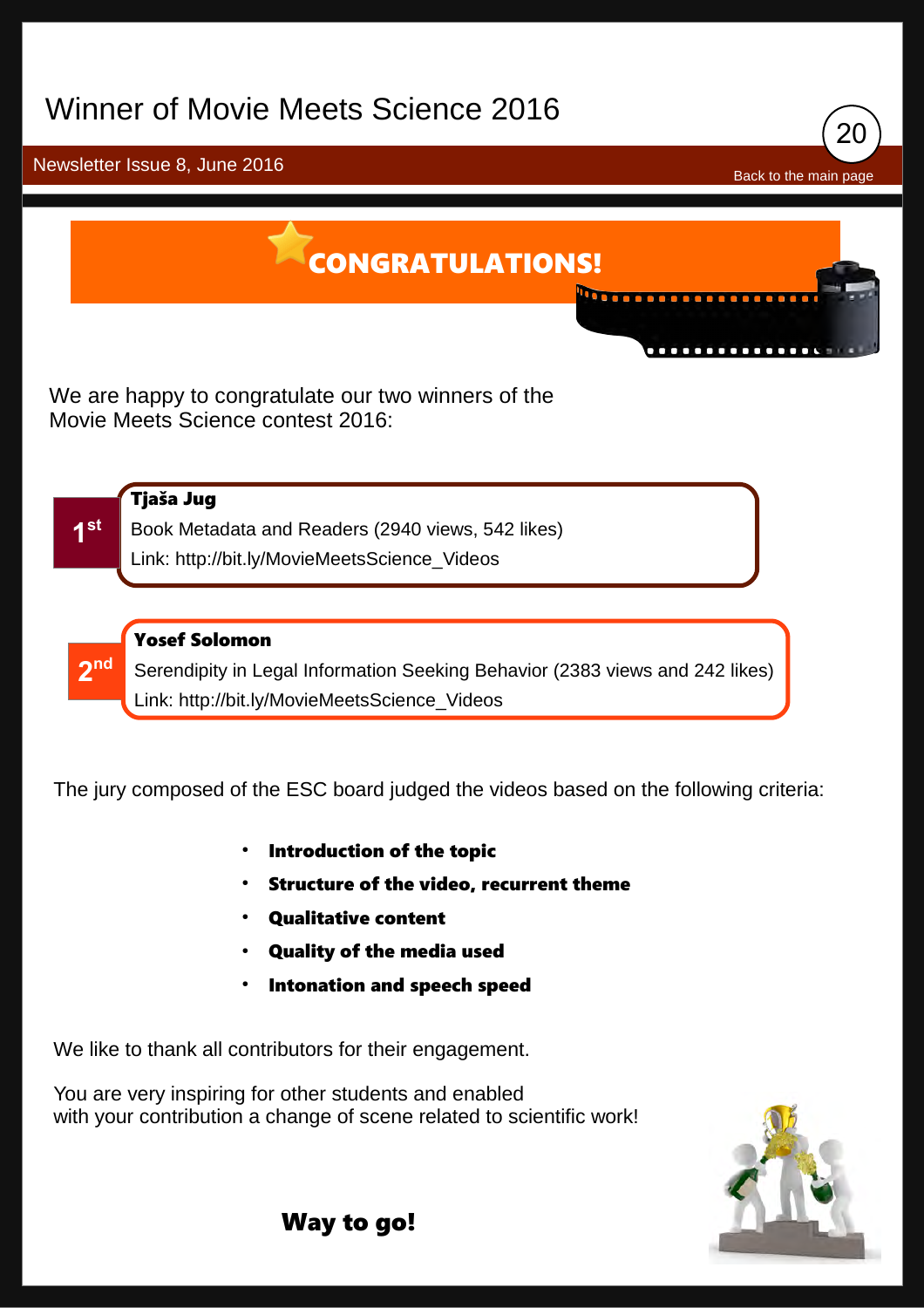## Movie Meets Science Report 2016

Newsletter Issue 8, June 2016



The following report is written by Tjaša Jug, the  $1<sup>st</sup>$  Winner of the Movie Meets Science contest 2016.

### **About Tjaša Jug:**

A PhD student's work is interesting but could be quite monotone when it comes to presenting your research. Conference paper proposals, seminar assignments and articles have a very formal and strict structure where there is no place for a lot of creativity. I am currently a student at Faculty of Arts at University of Ljubljana in Slovenia where I am working on my PhD thesis about metadata for the book market and testing the applicability of the Functional Requirements for Bibliographic Records (FRBR) model in this context. The best way to present the complex idea of this model is visually on concrete examples therefore I was very excited when I heard about the Movie Meets Science contest. Watching some videos from previous years grabbed my interest, so I started to think about the right way to present my current studies in my own video. The award, to be part of the ASIS&T annual meeting, was also a great motivation for me.

### **Realization and Experience (1/2):**

I am quite accustomed to writing textual contributions, but making a video was something new to me and while I was working on it I got many useful insights. The first thing I had to do was to decide how to include all the information I wanted to share and at the same time make a video short enough to still be appealing and understandable. I chose to present only a small part of my research, the user studies, as they could be interesting for a broader group of viewers. Then came the fun part - filming the videos with my friends and family where we really had a great time. Composing the movie from my material was the biggest challenge as I was using video editing software for the first time. I was thrown in a position where I needed to learn features and possibilities offered by the software and to find the compromise between what I wanted to create and what I was able to make with my knowledge.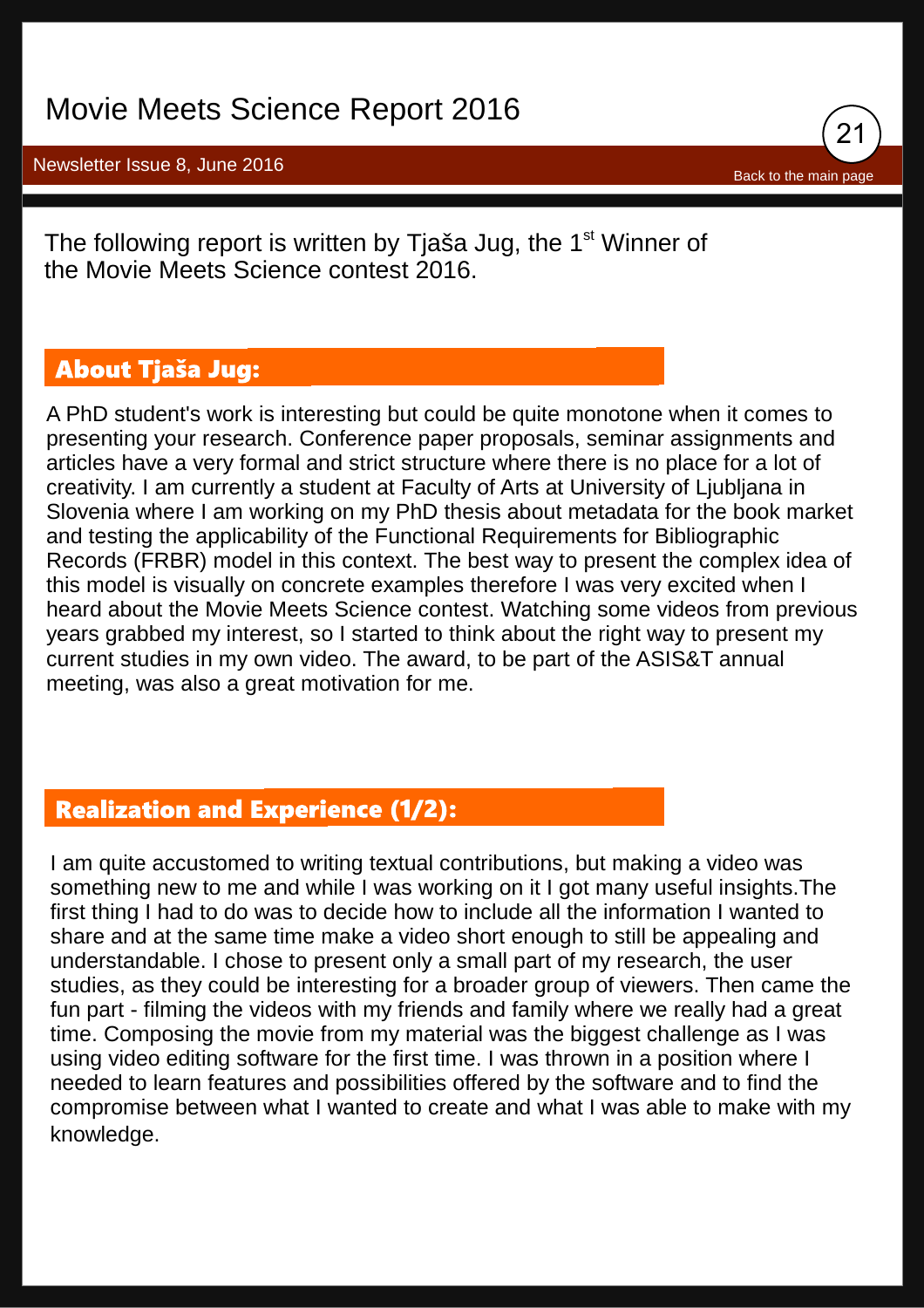

### **Realization and Experience (2/2):**

I was satisfied with the outcome, but even more with reaction of the viewers who seemed to like my video. What is more, when I was later talking to some of my friends and family, they told me that this was the first time that they completely understood what I am researching and that they found my topic very interesting. Explaining the goals of my thesis through the video was great for me, since I also got to present this theme from a visual perspective. Experience to describe a complex idea in a simple manner was challenging but brought many valuable results. Working on this project was very motivating as it made me more creative and gave me tons of new ideas on how to improve my final dissertation.

### **Recommendation:**

I would recommend participation in this or similar contests to everyone who likes a challenge, with either learning something new, or just to break the formal chains of discussing their amazing ideas merely by writing text and using power point presentations.



Tjaša Jug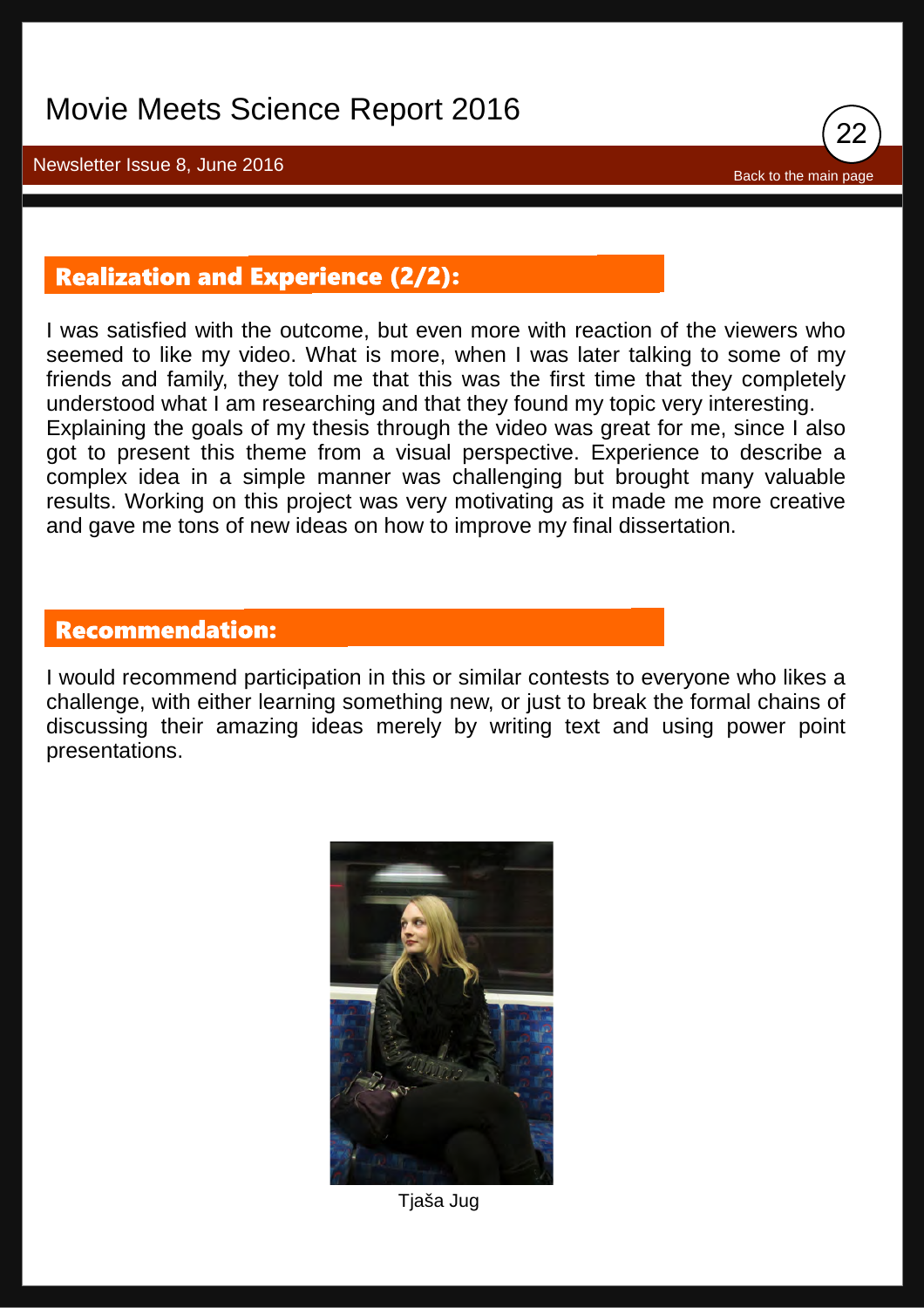23 [Back to the main page](#page-0-0)

<span id="page-23-0"></span>The European Student Chapter is thinking about a new kind of challenge related to Mini-Essays.

## What is it about?

The Mini-Essays initiative is another and exciting way to share knowledge and reach out all ASIS&T European students colleagues.

Members (and non-members... that may become members) could share about an interesting research they have read, or about their latest novel research (ongoing or published) or on some interesting insights about relevant issues to ASIS&T all in a concise manner (approximately ~500 words).

It should look like 'letter to the editor' section, but in an introspection of European Student Chapter.

All topics related to ASIS&T fields of interest will be allowed.



Yosef Solomon [ysolomon.adv@gmail.com](mailto:Ysolomon.adv@gmail.com)



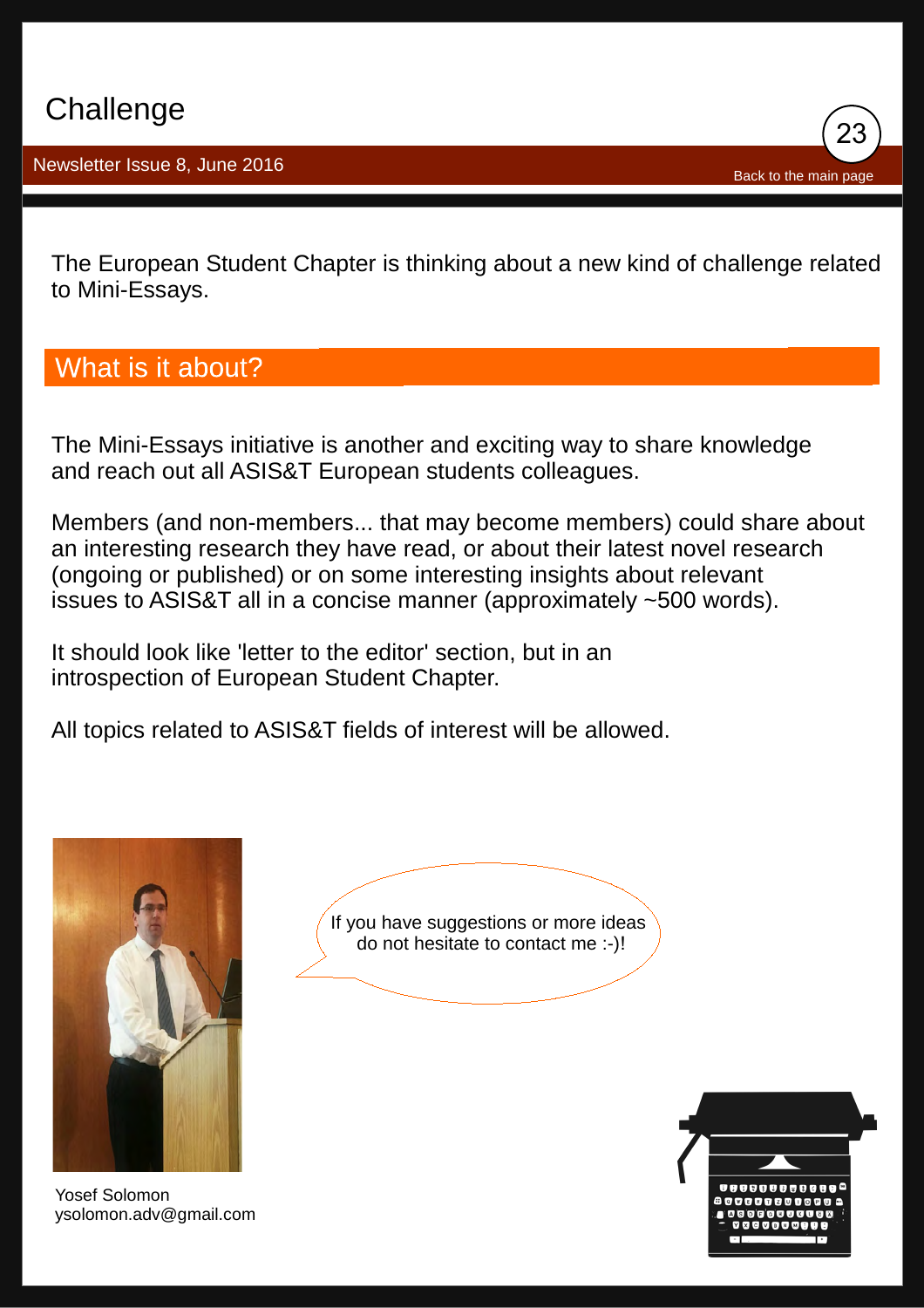## <span id="page-24-0"></span>Membership

Newsletter Issue 8, June 2016

24 [Back to the main page](#page-0-0)

### What are you waiting for?

### Meet new, interesting and cool students and researchers all over the world.

### ASIS&T

includes 20 Special Interest Groups (SIG) and 21 Chapters as well as 36 Student Chapters which facilitate the exchange of people with similar interests.

The **European Student Chapter** is the little sibling of the European Chapter and offers you the opportunity to take part in a variety of free webinars as well as competitions and helps you to step into an international connected scientific community.

### **Benefits:**

- get the opportunity to connect with information professionals
- be up to date with new developments in information science
- free access:
	- to amazing and interesting webinars
	- to the bulletin of the American Society for Information Science & Technology (Bulletin)
	- to the online version of the Journal of the Association for Information Science and Technology (JASIS&T)
- meet other european students
- join conferences (reduced prices)
- participate in the new leaders award, which offers you free conferences for two years as well as travel allowance

It sounds cool? It is. Engage in the European Student Chapter!

[Become a Member](http://www.asis.org/Join/)